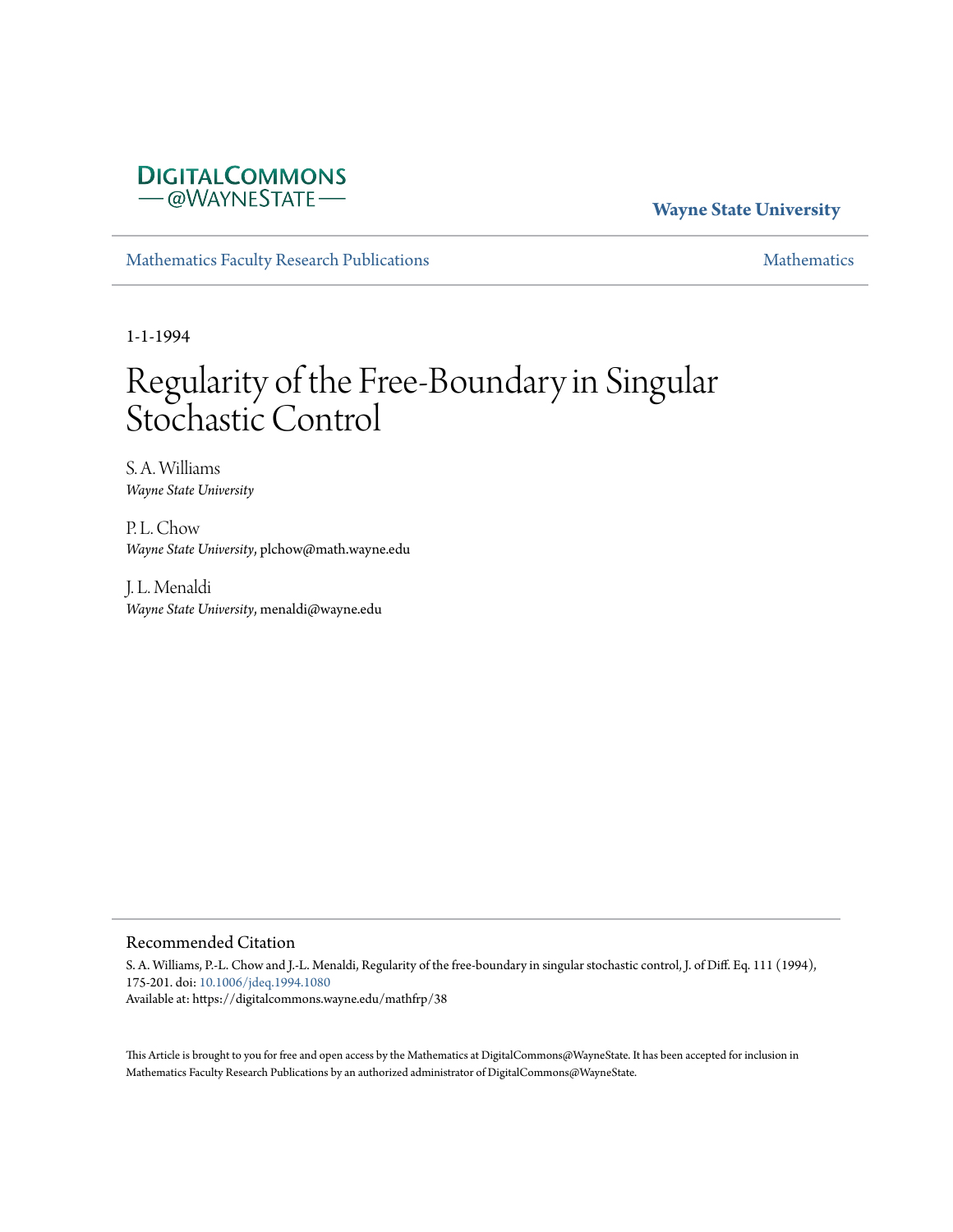## Regularity of the Free Boundary in Singular Stochastic Control

S.A. Williams, P.L. Chow*∗*and J.L. Menaldi

Wayne State University Department of Mathematics Detroit, Michigan 48202, USA

#### **1. Introduction.**

This paper studies the regularity of the free boundary which arises from a stationary problem of singular stochastic control in which the state space has dimension greater than one. The optimal cost function *u* will be shown to satisfy a variational inequality of the form

$$
Lu \le f, \ \nabla u + c \ge 0,
$$
  

$$
(Lu - f) \prod_{i=1}^{n} \left( \frac{\partial u}{\partial x_i} + c_i \right) = 0,
$$

where *L* is a second-order linear elliptic operator with constant coefficients, f is a given function, and  $c = (c_1, \ldots, c_n)$  is a given constant vector. It is well known that such a variational inequality gives rise to a free-boundary problem.

In one dimension, this type of singular control problem has been investigated by many authors, including Bather and Chernoff [BC], Benes, Shepp, and Witsenhausen [BSW], Karatzas [Kar], Menaldi and Robin [MR], and Chow, Menaldi, and Robin [CMR]. One result shown in these papers is that the optimal control is a diffusion process with reflection at the free boundary (one or two points in the one-dimensional case). In the higher-dimensional case, a similar optimal policy has not been constructed (except in the [SS] paper described below) due to the lack of information about the regularity of the associated free boundary. This regularity question has been a

*<sup>∗</sup>*Research of these authors was supported by NSF grant DMS-87-02236.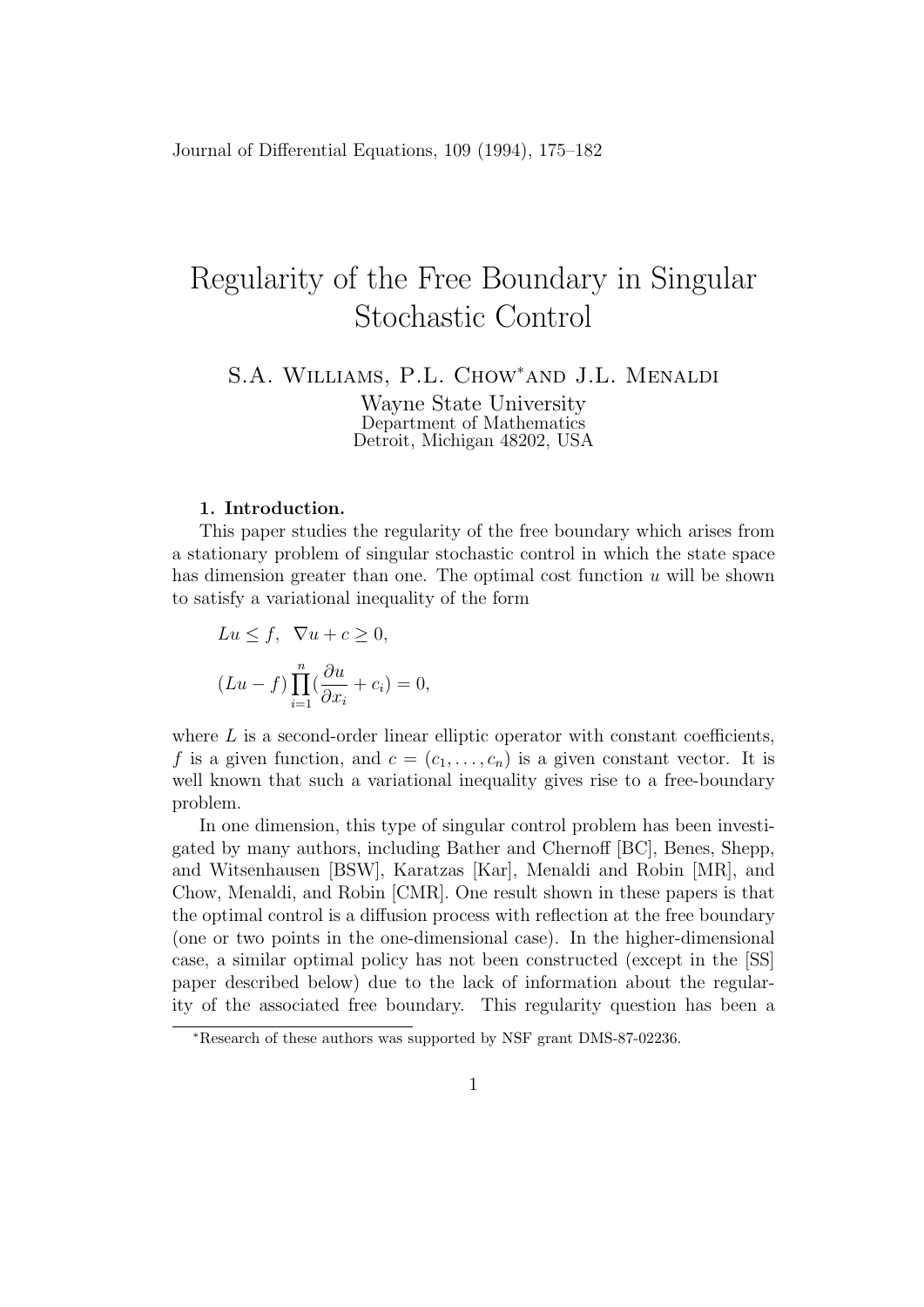long-standing open question and a serious obstacle to the development of a satisfactory theory of singular stochastic control in higher dimensions.

In the present paper, the regularity question will be partially answered. We will show that under certain assumptions the free boundary is smooth away from some "corner points" (see Theorem 4.11). The method used is to show that the optimal cost function *u* is smooth enough to apply the known results of Caffarelli [Caf] and Kinderlehrer and Nirenberg [KN] which then guarantee the required degree of smoothness of the free boundary. In a closely related work, Soner and Shreve [SS] used this same method to prove the regularity of the free boundary for the singular stochastic control problem they studied. (In their problem it is possible to exert control in any direction, while in the problem considered here control can be exerted only in the positive coordinate directions. Largely as a result of this, their free boundary is bounded and has no "corner points", while in this paper the free boundary is unbounded and points can exist having less than *C* 1 regularity.) Their paper is limited to two dimensions while this paper is not. On the other hand, their paper constructs an optimal control process (as a diffusion with reflection at the free boundary) while this paper does not. (In [MT] an optimal control is constructed in a higher-dimensional setting by use of probabilistic methods which do not require precise knowledge about the regularity of the free boundary.)

This paper is organized as follows. Section 2 introduces the singular control problem to be studied and some important notation. Section 3 proves some preliminary results about the smoothness of the optimal cost function and studies certain other functions that approximate it. The smoothness of the free boundary is proved in Section 4, with the main result being Theorem 4.11.

The authors would like to give special thanks to Avner Friedman for making three crucial suggestions. The authors would also like to thank Luis Caffarelli for his help.

#### **2. Preliminaries and Notation.**

Let  $y(t) = (y_1(t), \ldots, y_n(t))$  denote the state at time *t* of a controlled system governed for  $t \geq 0$  by the following Itô equations

$$
y_i(t) = x_i + \nu_i(t) + \int_0^t g_i(y(s))ds + \sum_{j=1}^n \int_0^t \sigma_{ij}(y(s))dw_j(s), \qquad (2.1)
$$
  
 $i = 1, ..., n,$ 

where  $x = (x_1, \ldots, x_n)$  is the initial state,  $\nu = (\nu_1, \ldots, \nu_n)$  is the control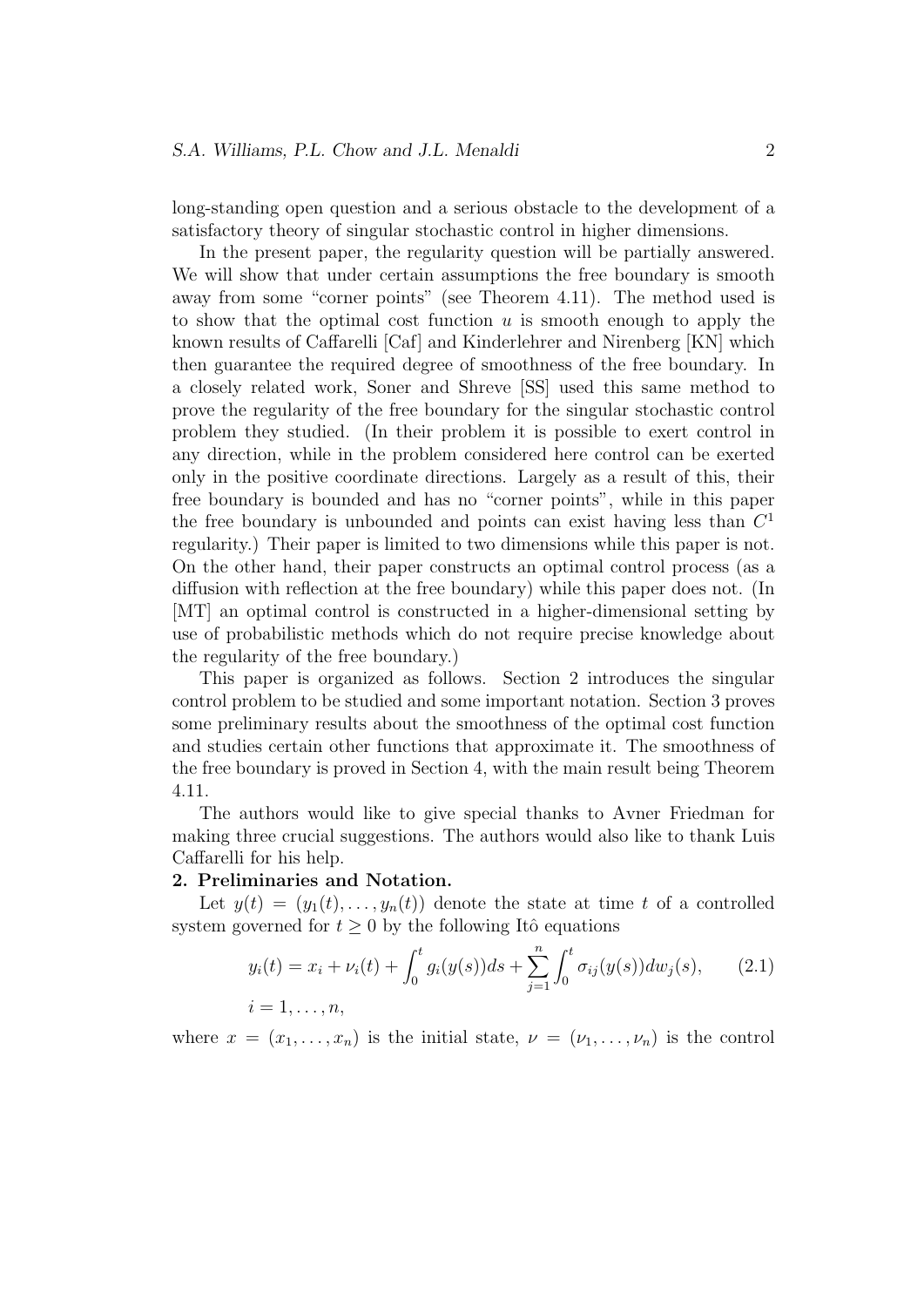vector,  $g = (g_1, \ldots, g_n)$  is the drift vector,  $\sigma = [\sigma_{ij}]_{i,j=1}^n$  is the diffusion matrix, and  $w(t) = (w_1(t), \ldots, w_n(t))$  is a standard Wiener process in  $\mathbb{R}^n$ . The control vector  $\{\nu(t); t \geq 0\}$  is assumed to be a progressively measurable random process whose components are non-negative, right continuous, and nondecreasing and have finite moments of all orders for every  $t \geq 0$  (see [MR] and [CMR]). The set of all such controls  $\nu$  will be denoted by  $V$ .

The associated optimal control problem is to minimize an expected cost function defined by

$$
J_x(\nu) = E\{\int_0^\infty f(y_x(t))e^{-\alpha t}dt + \sum_{i=1}^n c_i \int_0^\infty e^{-\alpha t}d\nu_i(t)\},\tag{2.2}
$$

where  $y_x$  is used in place of  $y$  to emphasize the dependence on the initial state  $x, f(x)$  and  $c_i \geq 0, i = 1, 2, \ldots, n$ , represent the unit costs for operating and controlling the system, respectively, and  $\alpha > 0$  is the discount factor. (A good way to think of this is as an inventory problem, with  $y_i(t)$  the stock level at time *t* of the *i*-th product. Interpreting  $\nu_i(t)$  as the cumulative amount of the *i*-th product ordered up to time *t*, it is natural that  $\nu_i$  be non-negative and nondecreasing.)

The value function *u* is the optimal cost given by

$$
u(x) = \inf\{J_x(\nu); \nu \in V\}, \quad x \in \mathbb{R}^n,
$$
\n
$$
(2.3)
$$

where the infimum is over the admissible set *V* of singular controls  $\nu$ . To reduce the difficulties of dealing with singular controls, related problems with classical control will now be introduced (which will be seen later to be penalized problems). For each  $\varepsilon > 0$ , let  $V_{\varepsilon}$  denote the set of all controls  $\nu \in V$ such that  $\nu$  is Lipschitz continuous with probability one and

$$
0 \le \frac{d\nu_i}{dt}(t) \le \frac{1}{\varepsilon} \text{ a.e. for } t \ge 0, \ i = 1, 2, \dots, n, \text{ almost surely.}
$$
 (2.4)

The corresponding optimal cost function  $u^{\varepsilon}$  is given by

$$
u^{\varepsilon}(x) = \inf\{J_x(\nu); \nu \in V_{\varepsilon}\}.
$$
\n(2.5)

In the subsequent analysis it is assumed that the following conditions hold:

- (i) the drift vector  $g = (g_1, \ldots, g_n)$  is constant
- (ii) the diffusion matrix  $\sigma = [\sigma_{ij}]_{i,j=1}^n$  is constant, with  $\sigma\sigma^T$  positive definite ( $\sigma^T$  denotes the transpose of  $\sigma$ ).  $\overline{\mathcal{L}}$  $\int$ (2.6)

 $\lambda$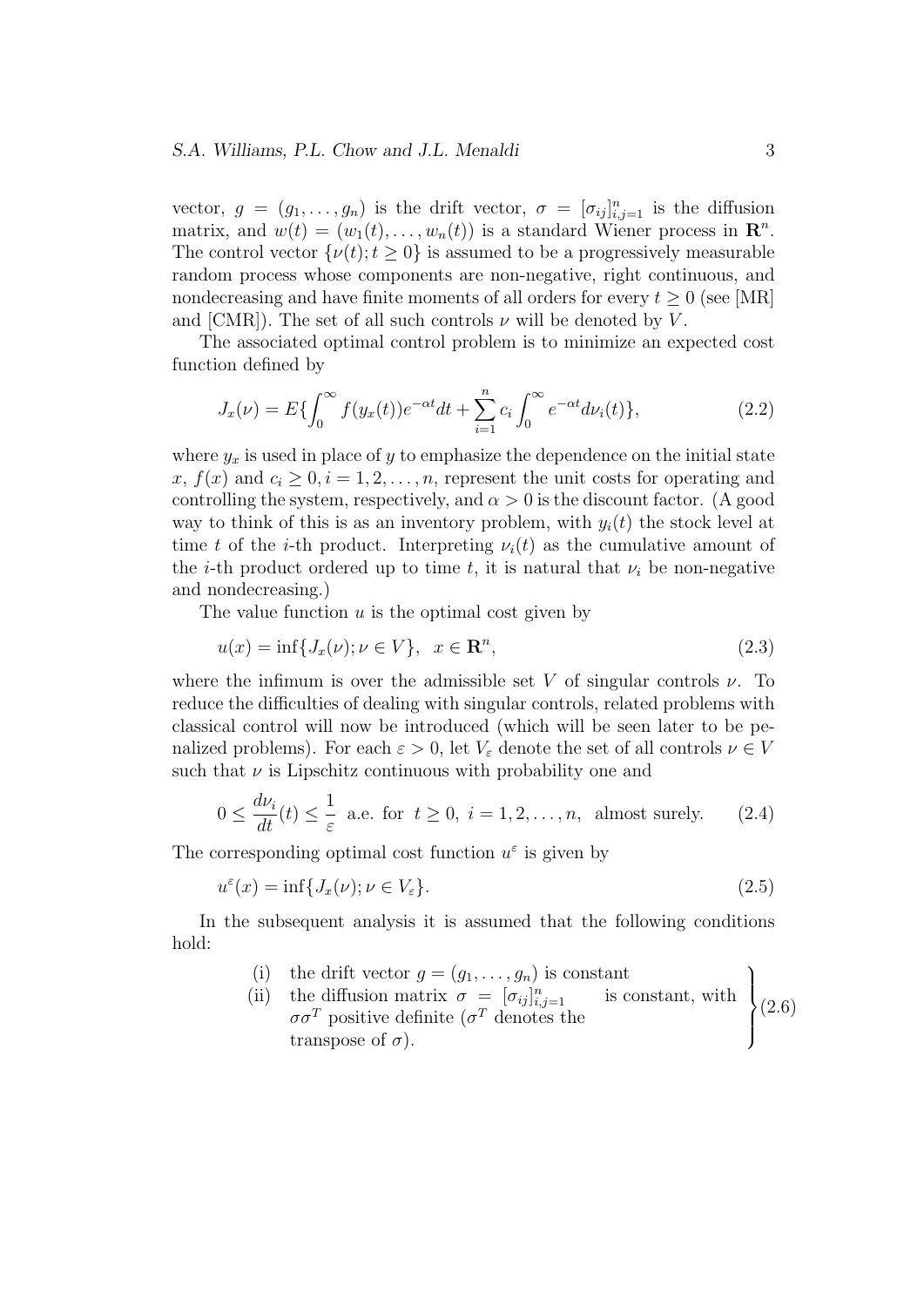#### *S.A. Williams, P.L. Chow and J.L. Menaldi* 4

Let *L* be the linear elliptic operator defined by

$$
Lu \equiv -\sum_{i,j=1}^{n} a_{ij} \frac{\partial^2 u}{\partial x_i \partial x_j} - \sum_{i=1}^{n} g_i \frac{\partial u}{\partial x_i} + \alpha u,
$$
\n(2.7)

where  $a_{ij} = \frac{1}{2}$  $\frac{1}{2}\sum^{n}$ *k*=1  $\sigma_{ik}\sigma_{jk}$ . Then for problem (2.5) an application of the dynamic programming principle yields the following Hamilton-Jacobi-Bellman equation (see [MR] or [CMR]) for the value function *u ε* :

$$
Lu^{\varepsilon} + \frac{1}{\varepsilon} \sum_{i=1}^{n} \left(\frac{\partial u^{\varepsilon}}{\partial x_{i}} + c_{i}\right)^{-} = f, \quad x \in \mathbf{R}^{n}.
$$
\n(2.8)

(Throughout this paper, for any  $t \in \mathbb{R}$ , let  $t^+ = \max\{t, 0\}$  and  $t^- =$  $\max\{-t, 0\}$  be the positive and negative parts of *t* as usual.) As  $\varepsilon \to 0^+$ , one deduces from  $(2.8)$  that the solution *u* of the original problem  $(2.3)$  satisfies the following variational inequality

$$
Lu \le f, \frac{\partial u}{\partial x_i} + c_i \ge 0, \ i = 1, ..., n, \}
$$
  
\n
$$
(Lu - f) \prod_{i=1}^{n} (\frac{\partial u}{\partial x_i} + c_i) = 0
$$
 \n\qquad a.e. for  $x \in \mathbb{R}^n$ , (2.9)

which involves a free-boundary problem [KS].

In other terminology and notation, for any open  $\Omega \subset \mathbb{R}^n$ , let  $(\cdot, \cdot)$  denote the usual inner product in  $L^2(\Omega)$ . Let  $W^{m,p}(\Omega)$  denote the usual Sobolev space of real-valued functions on  $\Omega$  whose generalized derivatives of order less than or equal to *m* are in  $L^p(\Omega)$ ,  $1 \leq p \leq \infty$ . Let  $H^m(\Omega) = W^{m,2}(\Omega)$ for  $m = 0, 1, 2, \ldots$ , and let  $H_0^1(\Omega)$  denote the closure of  $C_0^{\infty}(\Omega)$  in  $H^1(\Omega)$ . A bilinear form  $a(u, v)$  is <u>coercive</u> on  $H_0^1(\Omega)$  if there is a constant  $\alpha_0 > 0$  such that

$$
a(u, u) \ge \alpha_0 \|u\|^2 \quad \text{for every} \quad u \in H_0^1(\Omega), \tag{2.10}
$$

where  $\|\cdot\|$  is the norm in  $H^1(\Omega)$  (and also the norm in  $H_0^1(\Omega)$  when restricted to that space). The bilinear form  $a(u, v)$  we will consider is that associated with the operator *L* of  $(2.7)$ , namely

$$
a(u,v) \equiv \int_{\Omega} \left\{ \sum_{i,j=1}^{n} a_{ij} \frac{\partial u}{\partial x_i} \frac{\partial v}{\partial x_j} - \sum_{i=1}^{n} g_i \frac{\partial u}{\partial x_i} v + \alpha u v \right\} dx, \tag{2.11}
$$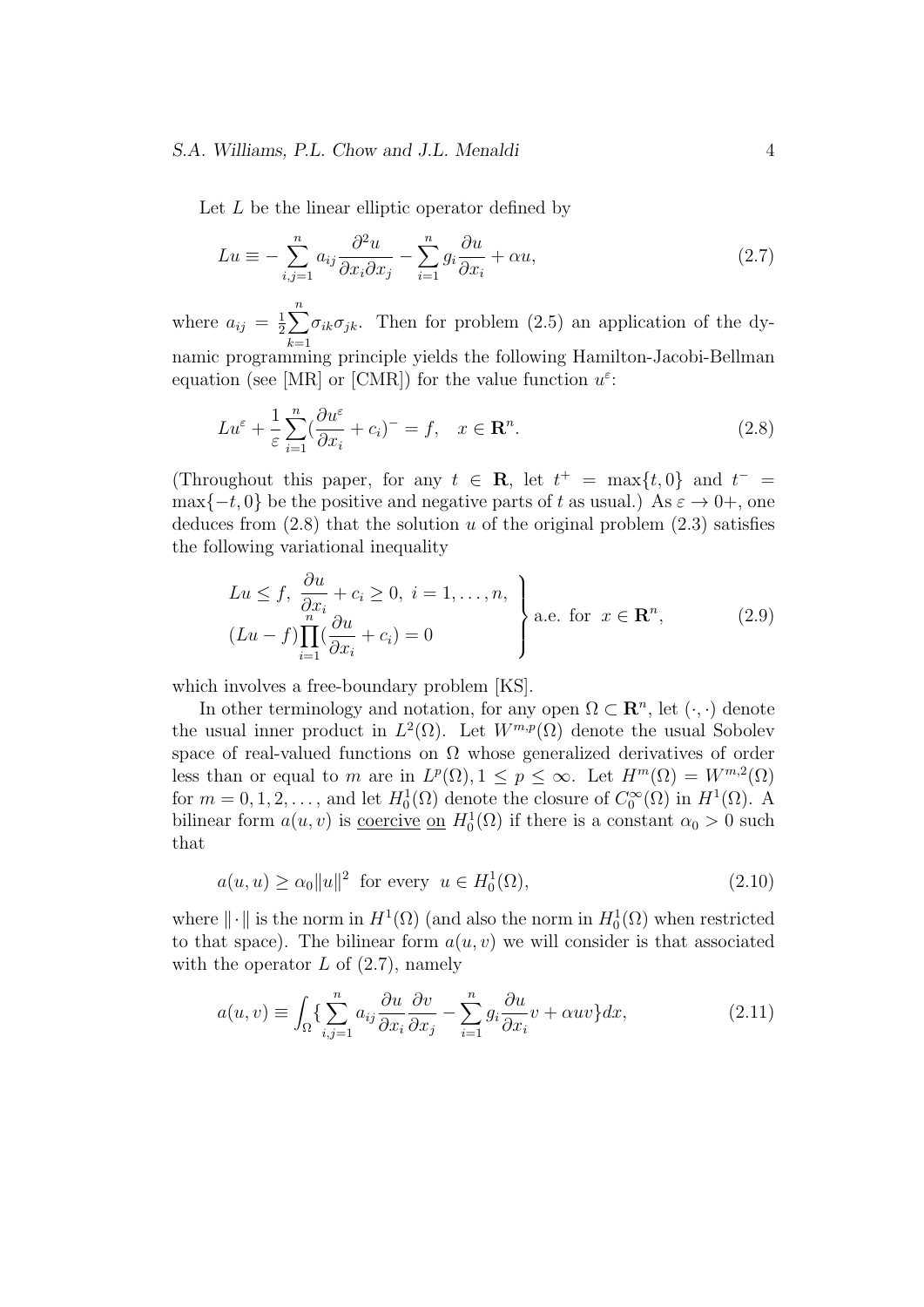where the open set  $\Omega \subset \mathbb{R}^n$  will be chosen later. Let  $W^{2,\infty}_{loc}$  denote the Sobolev space of functions on  $\mathbb{R}^n$  whose restrictions to any bounded open  $\Omega \subset \mathbb{R}^n$ are in  $W^{2,\infty}(\Omega)$ .

### **3. Preliminary Results on the Smoothness of** *u***. Study of Certain Approximating Functions** *uε***.**

To obtain some a priori estimates for the value function, we assume that there exist constants  $K \geq k > 0$  and  $m \geq 1$  such that the unit-cost function  $f: \mathbb{R}^n \to \mathbb{R}$ , the unit-cost vector  $c \in \mathbb{R}^n$  for control, and the discount factor  $\alpha \in \mathbf{R}$  satisfy the following conditions:

(i) 
$$
k|x^+|^{m} - K \le f(x) \le K(1 + |x|^m)
$$
,  $\forall x \in \mathbb{R}^n$ ,  
\n(ii)  $|f(x) - f(x')| \le K(1 + |x|^{m-1} + |x'|^{m-1})|x - x'|$ ,  
\n $\forall x, x' \in \mathbb{R}^n$ ,  
\n(iii)  $f \in C^3(\mathbb{R}^n)$  and  $f$  is convex, with  
\n $0 \le \frac{\partial^2 f}{\partial z^2}(x) \le K(1 + |x|^q) \quad \forall x \in \mathbb{R}^n$ ,  
\n $q = (m-2)^+$ , and for any second order  
\ndirectional derivative  $\frac{\partial^2}{\partial z^2}$ ,  
\n(iv)  $\alpha > 0$  and  $c_i \ge 0$  for  $i = 1, ..., n$ , (3.1)

where  $x^+ = (x_1^+, \ldots, x_n^+).$ 

Theorem 3.1. Suppose that the conditions (2.6) and (3.1) hold. Then the optimal cost function *u* defined by (2.3) is a continuous function such that, for the same  $m \ge 1$  and  $q = (m-2)^+$  and for some other constants  $K \ge k > 0$ (independent of  $x$  and  $x'$ ), the following properties are satisfied:

(i) 
$$
k|x^+|^m - K \le u(x) \le K(1+|x|^m), \quad \forall x \in \mathbb{R}^n
$$
  
\n(ii)  $|u(x) - u(x')| \le K(1+|x|^{m-1}+|x'|^{m-1})|x-x'|,$   
\n $\forall x, x' \in \mathbb{R}^n,$   
\n(iii) *u* belongs to  $W_{\text{loc}}^{2,\infty}$  and is convex, with

$$
0 \le \frac{\partial^2 u}{\partial z^2}(x) \le K(1+|x|^q), \text{ a.e. for } x \in \mathbb{R}^n,
$$
  
for any second order directional derivative  $\partial^2/\partial z^2$ .

Proof: Under the conditions  $(2.6)$  and  $(3.1)$ , it follows from a known estimate (see (2.15) in [MR] with  $p = m, T \to \infty$  and  $\lambda$  large enough so that  $\alpha_p^{\lambda} < \alpha/2$ ) that the solution  $y_x^0$  of (2.1) with  $\nu = 0$  satisfies

$$
E\int_0^\infty |y_x^0(t)|^m e^{-\alpha t} dt \le K(1+|x|^m), \quad \forall x \in \mathbf{R}^n,
$$
\n(3.3)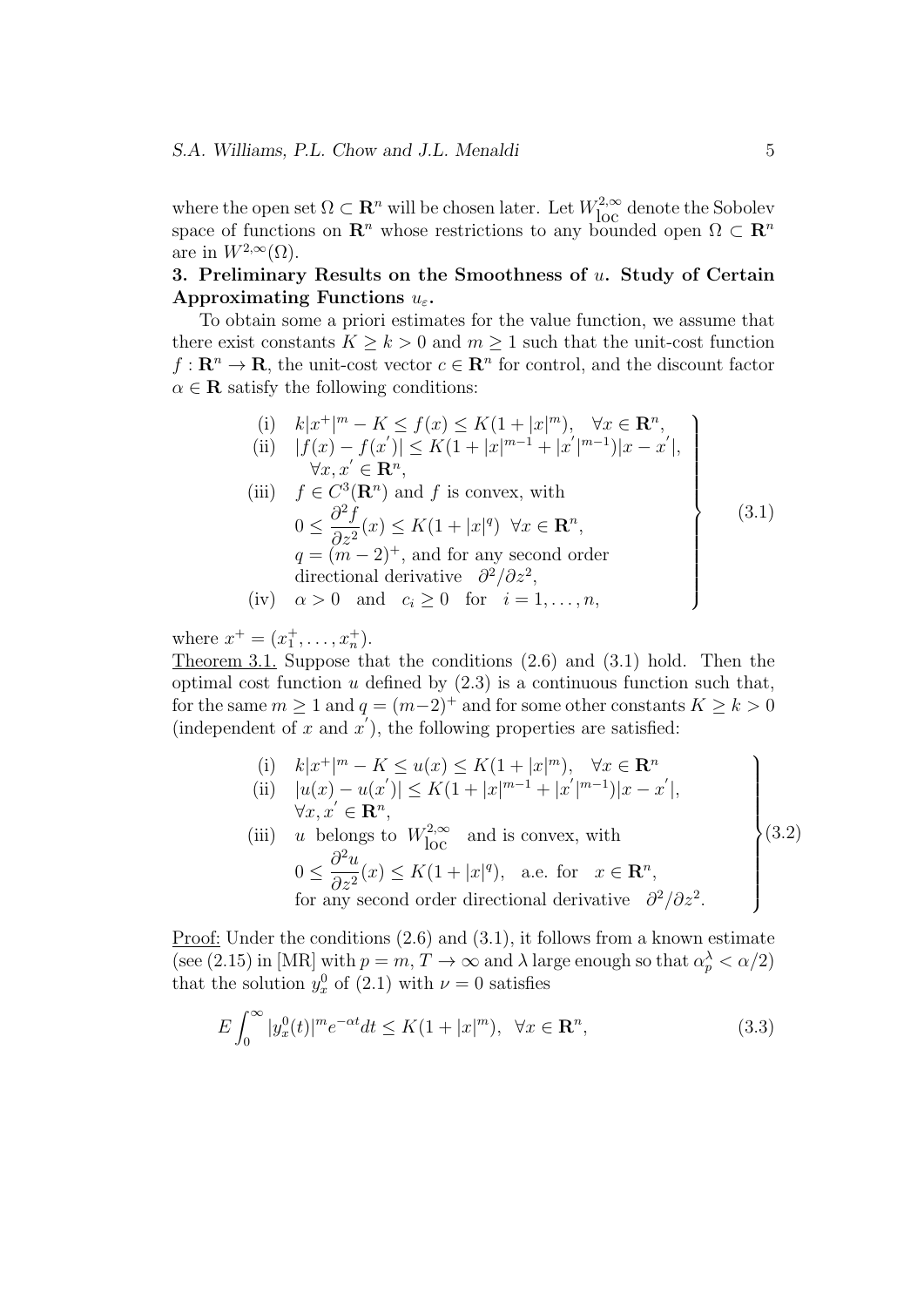for some constant  $K > 0$ . Using  $(2.3)$ ,  $(2.2)$ , and  $(3.1 - i)$ , we easily obtain

$$
u(x) \le J_x(0) \le K(1+|x|^m), \ \ \forall x \in \mathbf{R}^n,
$$

where  $K > 0$  is some other constant. (In what follows, for convenience,  $K$ and *k* will denote "generic" positive constants which may denote different constants in different estimates.) Thus the upper bound of (3.2-i) is proved.

For each fixed  $x \in \mathbb{R}^n$ , let

$$
V_x \equiv \{ \nu \in V; J_x(\nu) \le J_x(0) \}.
$$

Using  $(2.2)$  and the lower bound from  $(3.1-i)$ , we obtain for some  $K > 0$  that

$$
E\int_0^\infty |[y_x(t)]^+|^m e^{-\alpha t} dt \le K(1+|x|^m), \ \forall x \in \mathbf{R}^n, \forall \nu \in V_x. \tag{3.4}
$$

Because of assumption (2.6),  $y_x^0 = y_x - \nu$ , so (3.3) gives

$$
E\int_0^\infty |y_x(t) - \nu(t)|^m e^{-\alpha t} dt \le K(1 + |x|^m), \quad \forall x \in \mathbf{R}^n.
$$
 (3.5)

Since each  $\nu_i \geq 0$ ,  $|y_x(t)| \leq |[y_x(t)]^+| + |y_x(t) - \nu|$ , so (3.4) and (3.5) imply that there is a constant  $K > 0$  (independent of x and v) such that

$$
E\int_0^\infty |y_x(t)|^m e^{-\alpha t} dt \le K(1+|x|^m), \quad \forall x \in \mathbf{R}^n, \forall \nu \in V_x. \tag{3.6}
$$

On the other hand, defining  $\xi(t) = tg + \sigma w(t)$  ( $\sigma w$  is a matrix product with *w* considered a column vector here), (2.1) gives  $y_x(t) = x + \nu + \xi(t)$ , so  $|[y_x(t)]^+| \ge |(y_x(t)-\nu)^+| = |(x+\xi)^+|$ , and  $|\xi| = |x-(x+\xi)| \ge |x^+-(x+\xi)^+| \ge$  $|x^+| - |(x+\xi)^+|$ , so that

$$
|[y_x(t)]^+| \ge |x^+| - |\xi(t)|.
$$

Thus for some constants  $K \geq k > 0$  we have the lower bound

$$
E\int_0^\infty |[y_x(t)]^+|^m e^{-\alpha t} dt \ge k|x^+|^m - K, \quad \forall x \in \mathbf{R}^n. \tag{3.7}
$$

In view of the fact that

$$
J_x(\nu) \ge E \int_0^\infty f(y_x(t)) e^{-\alpha t} dt, \quad \forall \nu \in V,
$$

 $(2.3)$ ,  $(3.1-i)$  and  $(3.7)$  easily give the lower bound in  $(3.2-i)$ .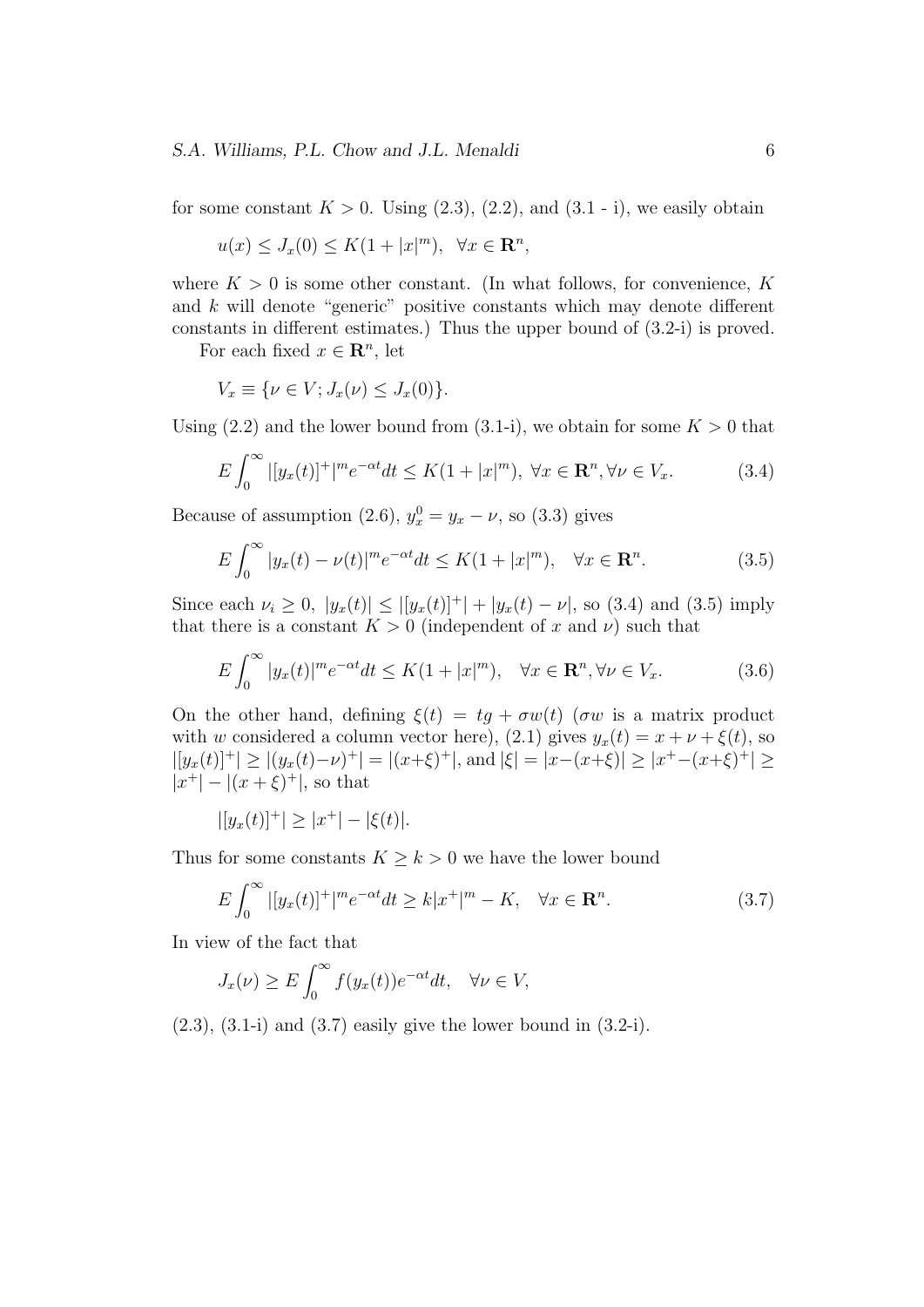#### *S.A. Williams, P.L. Chow and J.L. Menaldi* 7

For any  $x, x' \in \mathbb{R}^n$ , it is easy to check that

$$
|u(x) - u(x')| \le \sup\{|J_x(\nu) - J_{x'}(\nu)|; \ \nu \in V_x \bigcup V_{x'}\}.
$$
\n(3.8)

But

$$
|J_x(\nu) - J_{x'}(\nu)| \le E \int_0^\infty |f(y_x(t)) - f(y_{x'}(t))| e^{-\alpha t} dt.
$$

Property (3.2-ii) for *u* follows from this by using (3.1-ii), the fact that  $y_x(t)$  −  $y_{x'}(t) = x - x'$  (from (2.1) and (2.6)), and the fact that there is a positive constant *K* such that for any  $\nu \in V_x \cup V_{x'}$  we have

$$
E\int_0^\infty |y_x(t)|^{m-1} e^{-\alpha t} dt \le K(1+|x|^{m-1}+|x'|^{m-1}),\tag{3.9}
$$

with the corresponding fact also true for  $y_{x'}(t)$ . In fact, if  $\nu \in V_x$ , (3.9) follows immediately from  $(3.6)$  by using the Hölder inequality. On the other hand, if  $\nu \in V_{x'}$ , (3.9) follows from the corresponding fact for  $y_{x'}(t)$  and the estimate

$$
|y_x|^{m-1} \leq [|y_{x'}| + |x - x^{'}|]^{m-1} \leq 2^{m-1}[|y_{x'}|^{m-1} + 2^{m-1}(|x|^{m-1} + |x^{'}|^{m-1})].
$$

For  $i = 1, \ldots, n$ , let  $\Delta_i x$  be the row *n*-vector with  $\Delta x_i$  as *i*-th entry and all other entries zero. For  $i = 1, ..., n$  and for any function  $F : \mathbb{R}^n \to \mathbb{R}$ , define the second difference of  $F$  in the  $x_i$  direction by

$$
\delta_i^2 F(x) = F(x + \Delta_i x) - 2F(x) + F(x - \Delta_i x), \quad \forall x \in \mathbf{R}^n.
$$
 (3.10)

It is easy to check the fact that

$$
\delta_i^2 u(x) \le \sup \{ \delta_i^2 J_x(\nu) ; \nu \in V_x \}. \tag{3.11}
$$

Since  $f \in C^2(\mathbf{R}^n)$ , we clearly have for  $i = 1, ..., n$  and  $x \in \mathbf{R}^n$  that

$$
\delta_i^2 f(x) = (\Delta x_i)^2 \int_0^1 \int_{-\lambda}^{\lambda} \frac{\partial^2 f}{\partial x_i^2}(x_1, \dots, x_i + \mu \Delta x_i, \dots, x_n) d\mu d\lambda. \tag{3.12}
$$

Since  $y_{x \pm \Delta_i x}(t) = y_x(t) \pm \Delta_i x$ , the results (3.11), (2.2), (3.12), condition (3.1) - iii), and the Hölder inequality applied to  $(3.6)$  imply the upper bound on the following:

$$
0 \le \delta_i^2 u(x) \le K(1+|x|^q)(\Delta x_i)^2, \quad 1 \le i \le n, x \in \mathbf{R}^n, |\Delta x_i| \le 1. \tag{3.13}
$$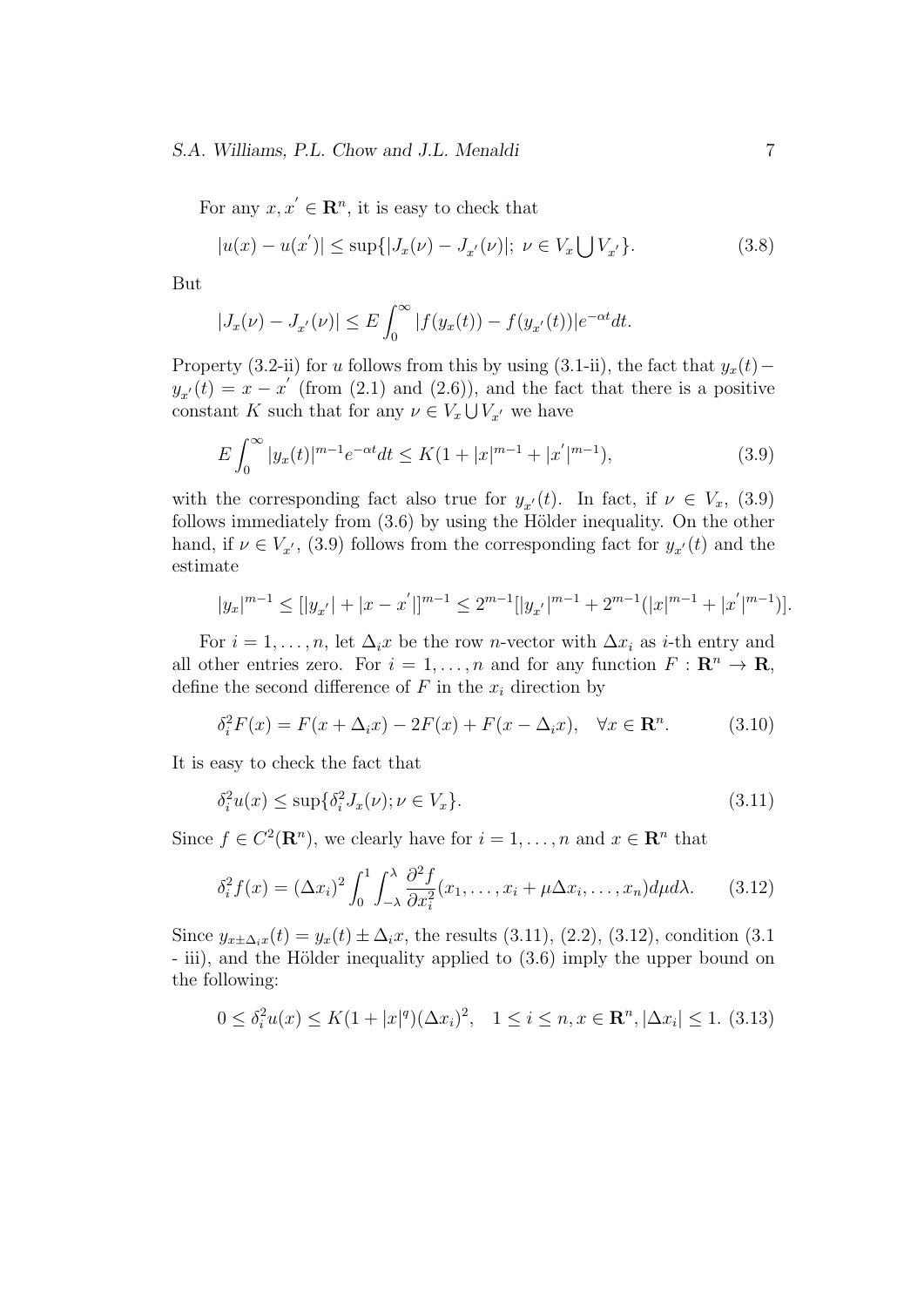To prove the lower bound of (3.13), it clearly suffices to prove the convexity of *u*. In view of the definition of *u* in (2.3), to show the convexity of *u* it clearly suffices to prove the joint convexity of  $J_x(\nu)$  in  $(x, \nu)$ , that is, that

$$
J_{\theta x + (1-\theta)x'}(\theta \nu + (1-\theta)\nu') \le \theta J_x(\nu) + (1-\theta)J_{x'}(\nu'),
$$

for any  $x, x' \in \mathbb{R}^n$ , any  $\nu, \nu' \in V$ , and any  $\theta \in [0, 1]$ . But convexity of  $J_x(\nu)$ in  $(x, \nu)$  clearly follows from the fact that  $y_x(t, \nu)$  depends linearly on  $(x, \nu)$ and from the fact that the set *V* and the function *f* are both convex.

It remains only to prove that  $u \in W^{2,\infty}_{loc}$ . Let *B* be any open ball and let  $\varphi \in C_0^{\infty}(\mathbb{R}^n)$  be any test function with support contained in *B*. Since  $(\Delta x_i)^{-2} \delta_i^2 u(x)$  is bounded on *B* for  $|\Delta x_i| \leq 1$  (by (3.13)), there is a sequence  $\eta_k \to 0^+$  as  $k \to \infty$  such that, denoting by  $g_k$  the result of replacing  $\Delta x_i$ by  $\eta_k$  in  $(\Delta x_i)^{-2} \delta_i^2 u(x)$ , we have  $g_k \to Q$  weakly in  $L^p(B)$  for some *p* with  $1 < p < \infty$ . It is then easy to show that

$$
\int_{\mathbf{R}^n} \varphi(x) Q(x) dx = \int_{\mathbf{R}^n} \frac{\partial^2 \varphi}{\partial x_i^2} u(x) dx, \quad \forall \varphi \in C_0^{\infty}(B),
$$

so that  $Q = \frac{\partial^2 u}{\partial x_i^2}$  is a generalized derivative. Existence and local boundedness of mixed second order generalized derivatives can now be proved easily as follows. For  $k = 1, \ldots, n$ , let  $e_k$  denote the unit vector in the direction of the positive  $x_k$  axis. For any fixed  $i \neq j$  with  $1 \leq i, j \leq n$ , let *y* be a new coordinate whose axis points in the  $(e_i + e_j)/\sqrt{2}$  direction. Then  $\frac{\partial^2 u}{\partial x_i \partial x_j} = \frac{\partial^2 u}{\partial y^2} - \frac{\partial^2 u}{\partial x_i^2} + \frac{\partial^2 u}{\partial x_j^2}$ */2<i>.* <del></del>

Recall that equation (2.8) is

$$
Lu^{\varepsilon} + \frac{1}{\varepsilon} \sum_{i=1}^{n} \left(\frac{\partial u^{\varepsilon}}{\partial x_{i}} + c_{i}\right)^{-} = f, \quad x \in \mathbf{R}^{n}.
$$
\n(3.14)

In what follows, we will study the related equation

$$
Lu_{\varepsilon} + \frac{1}{\varepsilon} \sum_{i=1}^{n} \beta \left( \frac{\partial u_{\varepsilon}}{\partial x_{i}} + c_{i} \right) = f, \ \ x \in \mathbf{R}^{n}, \tag{3.15}
$$

in which the nonsmooth function  $\lambda^-$  has been replaced by a smooth  $\beta(\lambda)$ , with  $\beta \in C^{\infty}(\mathbf{R})$ ,  $\beta$  convex and nonincreasing, and

$$
\beta(\lambda) = \begin{cases}\n0 & \text{if } \lambda \ge 0 \\
-2\lambda - 1 & \text{if } \lambda \le -1 \\
\text{positive} & \text{if } \lambda < 0.\n\end{cases}
$$
\n(3.16)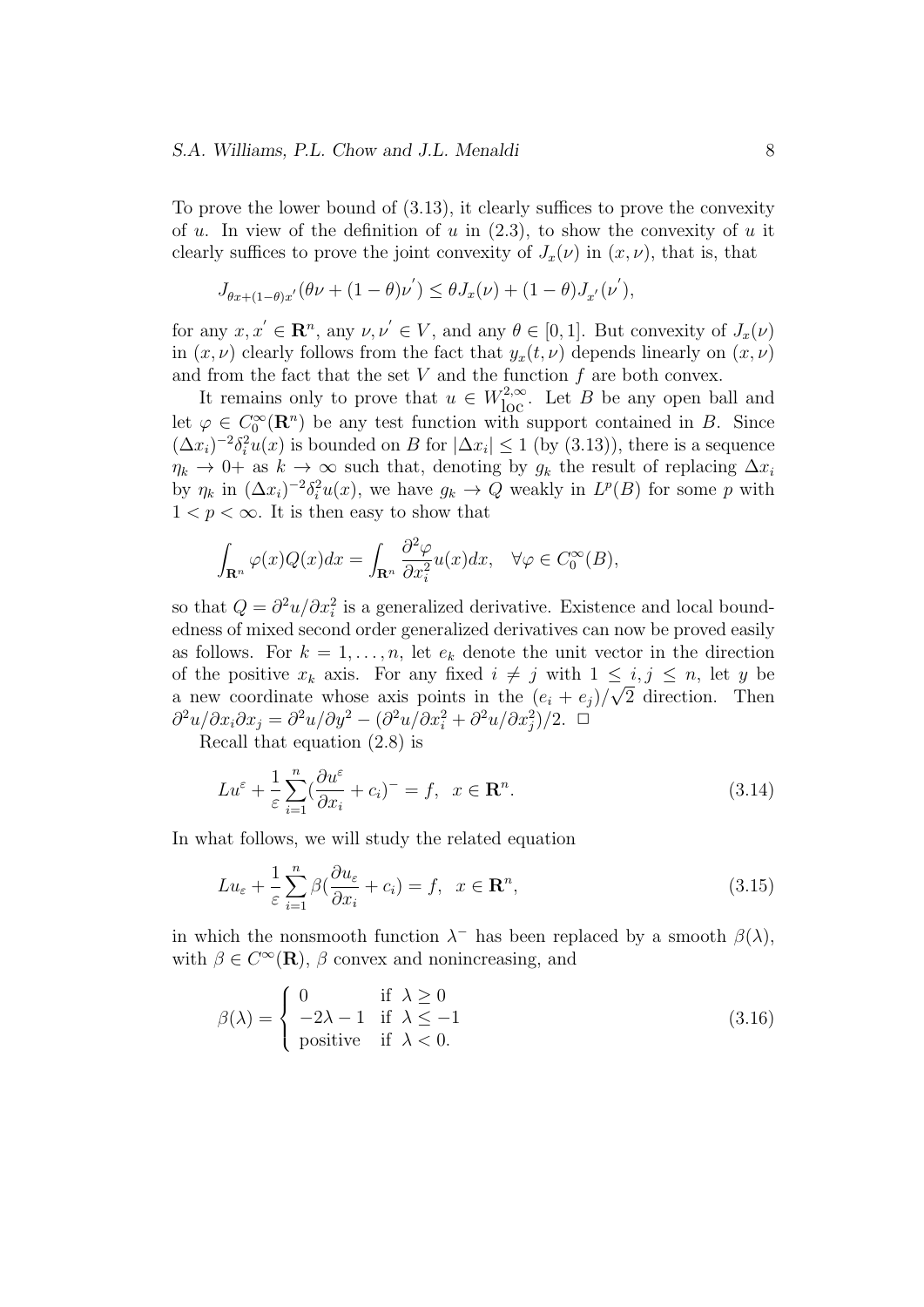Notice that such a  $\beta$  can easily be constructed by mollification of a function with similar properties which is only piecewise smooth.

We will now show that (3.15) is the Hamilton-Jacobi-Bellman equation of a control problem. For any  $\varepsilon > 0$ , let  $U_{\varepsilon}$  denote the set of all progressively measurable random processes  $(\eta, \xi)$  from  $[0, \infty)$  into  $\mathbb{R}^n \times \mathbb{R}^n$  whose components  $\eta_i$  and  $\xi_i$  are nonnegative and satisfy for  $1 \leq i \leq n$ ,  $t \geq 0$ , and all *s ∈* **R** that

$$
-s\eta_i(t) - \frac{1}{\varepsilon} \beta(s) \le \xi_i(t) \le \frac{1}{\varepsilon}.
$$

Note that for  $s = -1$  this gives  $\eta_i(t) \leq 2/\varepsilon$ . Let

$$
J_x(\eta, \xi) = J_x(\nu) + E \int_0^\infty \sum_{i=1}^n \xi_i(t) e^{-\alpha t} dt,
$$
  
\nwith  $\nu = \int_0^t \eta(s) ds.$  (3.17)

Define

$$
u_{\varepsilon}(x) = \inf\{J_x(\eta,\xi); (\eta,\xi) \in U_{\varepsilon}\}, \quad x \in \mathbf{R}^n. \tag{3.18}
$$

The Hamilton-Jacobi-Bellman equation for this problem is fairly easily seen to be (3.15). (In checking this it is useful to keep in mind that for each fixed *t* and *i*, the condition  $-s\eta_i(t) - \beta(s)/\varepsilon \leq \xi_i(t)$  for all  $s \in \mathbf{R}$  in the definition of  $U_{\varepsilon}$  is equivalent to the line  $y = -\xi_i(t) - s\eta_i(t)$  in the *sy*-plane being below  $y = \beta(s)/\varepsilon$ , the graph of  $\beta/\varepsilon$ . Clearly, the convex function  $\beta/\varepsilon$ is the supremum of all such linear functions.)

Theorem 3.2. With the same assumptions as in Theorem 3.1, there exist positive constants  $K, k$ , and  $\varepsilon_0$  such that for all  $\varepsilon$  with  $0 < \varepsilon < \varepsilon_0$ , the optimal cost  $u_{\varepsilon}$  given by (3.18) satisfies the following:

(i) 
$$
k|x^+|^m - K \le u_{\varepsilon}(x) \le K(1+|x|^m)
$$
  
\n(ii)  $|\frac{\partial u_{\varepsilon}}{\partial x_i}(x)| \le K(1+|x|^{m-1})$   
\n(iii)  $u_{\varepsilon} \in W_{\text{loc}}^{2,\infty}$ ,  $u_{\varepsilon}$  is convex, and  
\n $0 \le \frac{\partial^2 u_{\varepsilon}}{\partial z^2}(x) \le K(1+|x|^q)$   
\nwith  $q = (m-2)^+$ , for every  $x \in \mathbb{R}^n$   
\nand every second order directional derivative  
\n $\frac{\partial^2}{\partial z^2}$ . (3.19)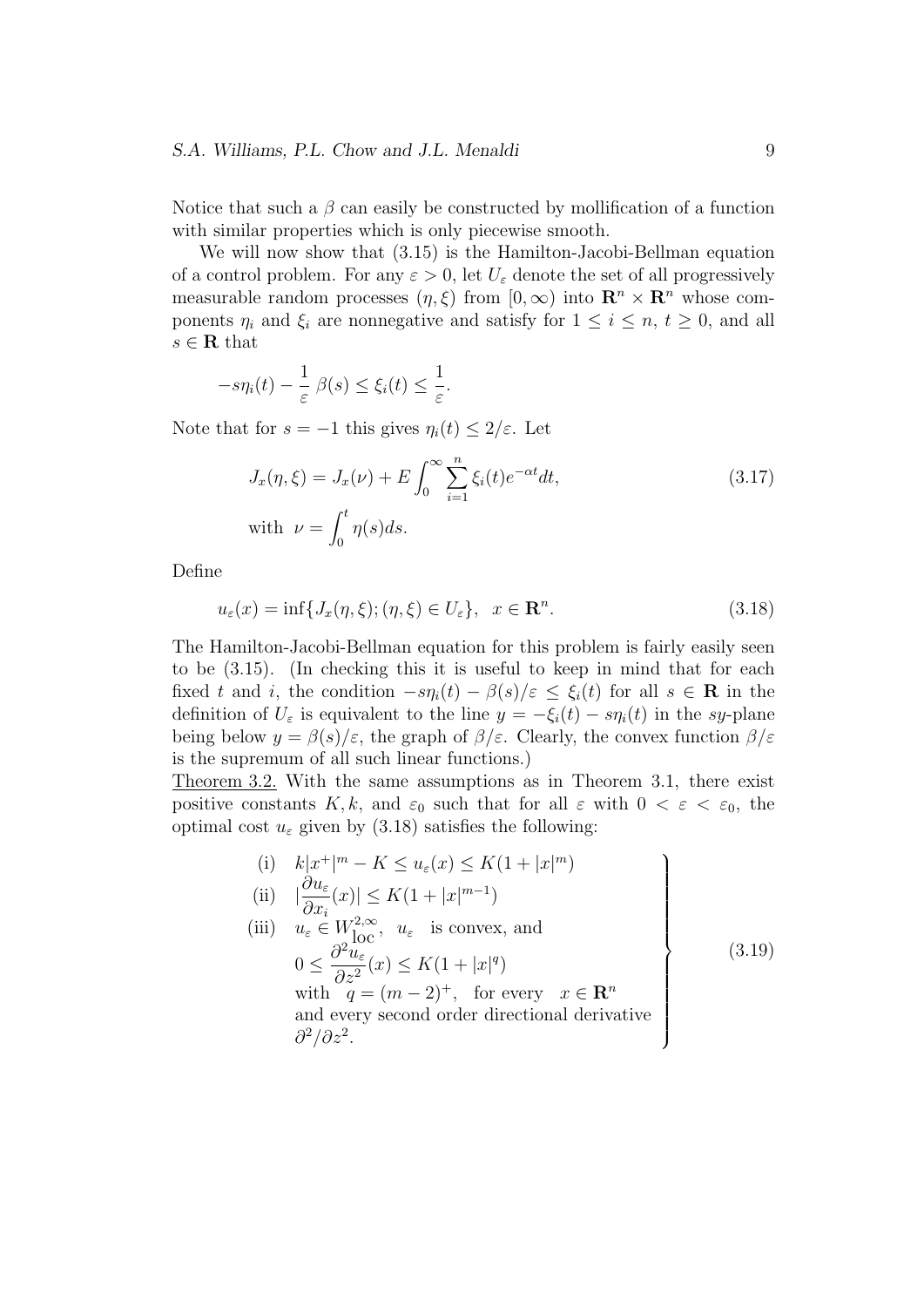Moreover, for each  $x \in \mathbb{R}^n, u_\varepsilon(x) \to u(x)$  as  $\varepsilon \to 0+$ . Proof: The properties  $(3.19)$  can be proved in virtually the same way as the properties  $(3.2)$  were proved in Theorem 3.1. In place of  $V_x$  in that proof, use

$$
V_{x,\varepsilon} = \{ (\eta,\xi) \in U_{\varepsilon}; J_x(\eta,\xi) \le J_x(0,0) \}.
$$

To show the pointwise convergence of  $u_{\varepsilon}$  to  $u$ , let  $V_0$  denote the set of all controls in *V* such that  $\nu(t)$  is uniformly Lipschitz continuous for  $t \geq 0$ . It was proved in [CMR] that the optimal cost *u* can alternatively be defined by

$$
u(x) = \inf\{J_x(\nu); \nu \in V_0\}, \quad \forall x \in \mathbf{R}^n. \tag{3.20}
$$

It is obvious that  $u_{\varepsilon}(x) \geq u(x)$  for every  $\varepsilon > 0$  and every  $x \in \mathbb{R}^n$ . For any  $\delta > 0$  and any  $x \in \mathbb{R}^n$ , because of (3.20) we can find a  $\nu \in V_0$  such that  $J_x(\nu) \le u(x) + \delta/2$ . Taking  $\xi_i(t) \equiv \delta\alpha(2n)^{-1}$  for  $1 \le i \le n$  and  $t \ge 0$  and *η* so that  $\nu = \int_0^t \eta(s)ds$ , for  $\varepsilon > 0$  small enough,  $(\eta, \xi) \in U_{\varepsilon}$ , so (3.17) gives  $J_x(\eta, \xi) \leq u(x) + \delta$ .  $\Box$ 

The following six lemmas and all the related definitions are used only for the proof of the next theorem (Theorem 3.9). Define

$$
A_0 = -\sum_{i,j=1}^n a_{ij} \frac{\partial^2}{\partial x_i \partial x_j} - \sum_{i=1}^n g_i \frac{\partial}{\partial x_i},\tag{3.21}
$$

i.e.,  $A_0u \equiv Lu - \alpha u$ . Define  $\psi(x) = (\Lambda + |x|^2)^{-P}$  for each  $x \in \mathbb{R}^n$ , where  $\Lambda > 0$  and  $P > 0$  are constants to be chosen later. Define

$$
H = \{\varphi; \varphi \psi^{1/2} \in L^{2}(\mathbf{R}^{n})\} \text{ with the norm}
$$
  

$$
|\varphi|_{H} = |\varphi \psi^{1/2}|_{L^{2}(\mathbf{R}^{n})}
$$
 (3.22)

$$
V = \{ \varphi \in H; \text{ for } i = 1, ..., n, \frac{\partial \varphi}{\partial x_i} \text{ exists and}
$$
\n
$$
\frac{\partial \varphi}{\partial x_i} \psi^{1/2} \in L^2(\mathbf{R}^n) \},
$$
\n(3.23)

where  $\partial \varphi / \partial x_i$  denotes the generalized derivative. In *V* use the norm

$$
|\varphi|_{V} = [|\varphi|_{H}^{2} + \sum_{i=1}^{n} |\frac{\partial \varphi}{\partial x_{i}} \psi^{1/2}|_{L^{2}(\mathbf{R}^{n})}^{2}]^{1/2}.
$$
\n(3.24)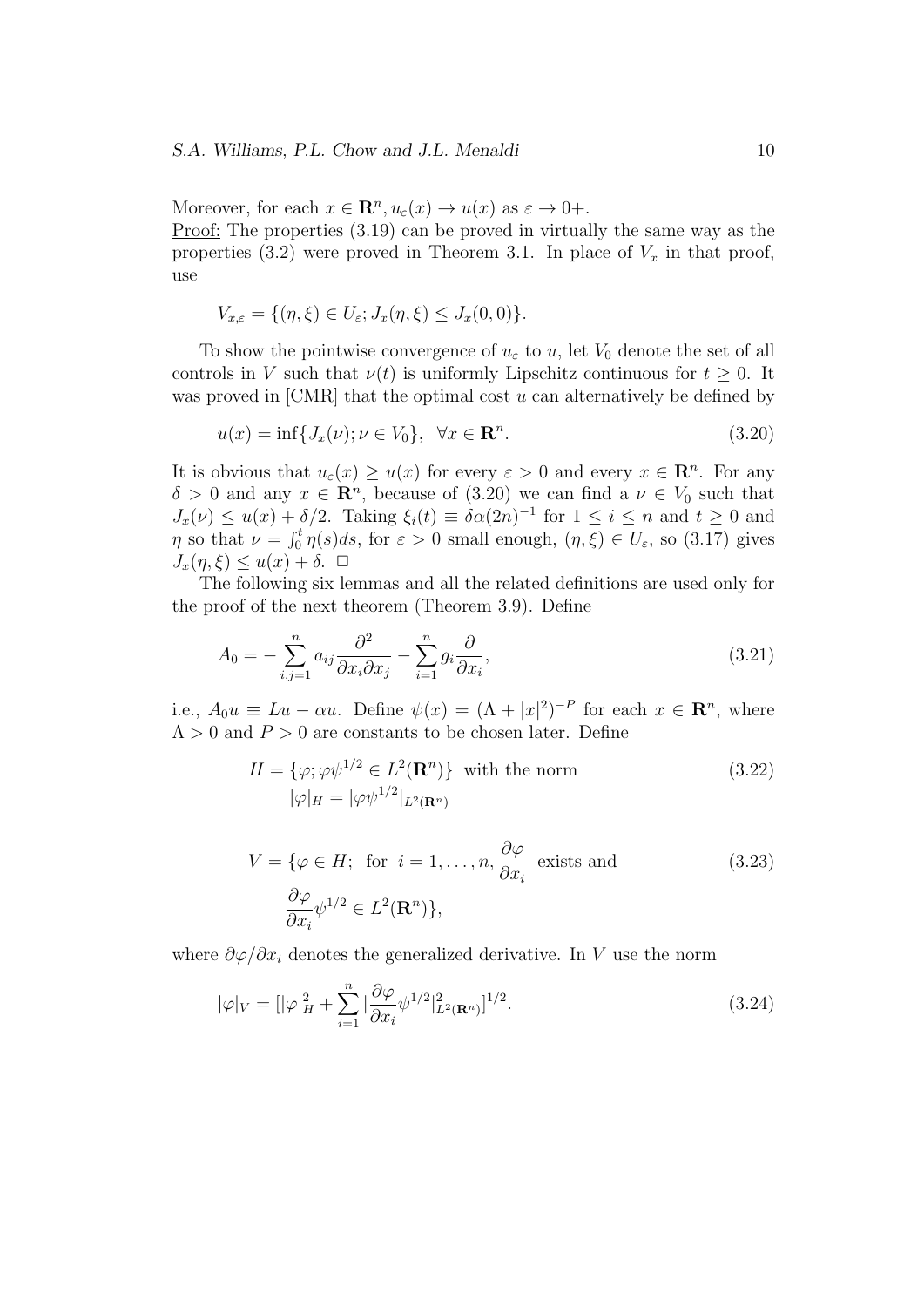#### *S.A. Williams, P.L. Chow and J.L. Menaldi* 11

Clearly *H* is a real Hilbert space with inner product

$$
\langle w, z \rangle = \int_{\mathbf{R}^n} w(x) z(x) \quad \psi(x) dx \quad \forall w, z \in H. \tag{3.25}
$$

Let *V* be the space dual to *V*. We consider  $V \subset H = H' \subset V'$ . For  $v' \in V'$ and  $v \in V$ , denote the value of  $v'$  on  $v$  by  $\langle v', v \rangle$ . (This can be done so as not to conflict with the use of  $\langle , \rangle$  in (3.25).) For *V'*, use the usual norm

$$
|v'|_{V'} = \sup_{v \in V, |v|_V \le 1} \langle v', v \rangle, \quad \forall v' \in V'. \tag{3.26}
$$

For any  $y \in \mathbb{R}^n$ , define  $B(y) = \sum_{i=1}^n \beta(y_i + c_i)$ . For any  $\alpha^* > 0$  and  $F \in$  $L^{\infty}_{\text{loc}}(\mathbf{R}^n)$  we say that  $U \in W^{1,\infty}_{\text{loc}}(\mathbf{R}^n)$  is a <u>weak solution</u> of

$$
A_0 U + \frac{1}{\varepsilon} B(\nabla U) + \alpha^* U = F \tag{3.27}
$$

if and only if for every test function  $v \in C^1(\mathbf{R}^n)$  of compact support we have

$$
\int_{\mathbf{R}^n} \left[ \sum_{i,j=1}^n a_{ij} \frac{\partial U}{\partial x_i} \frac{\partial v}{\partial x_j} - \sum_{i=1}^n g_i \frac{\partial U}{\partial x_i} v + \frac{1}{\varepsilon} B(\nabla U) v + \alpha^* U v - F v \right] dx = (8.28)
$$

<u>Lemma 3.3.</u> There is a large enough constant  $\alpha_0 > \alpha$  such that for every  $g \in V'$  there exists a unique weak solution  $u \in V$  to the equation

$$
A_0 u + \frac{1}{\varepsilon} B(\nabla u) + \alpha_0 u = g.
$$
\n(3.29)

Moreover, the solution  $u \in V$  depends continuously on  $g \in V'$ .

<u>Proof:</u> Use Corollary 1.8 in Chapter III of [KS] with their  $\mathbf{K} = X$  equal to our *V* and their *Au* equal to our  $A_0u + \frac{1}{\varepsilon}B(\nabla u) + \alpha_0u - g$ . It is easy to show that *A* is continuous from *V* into *V'*. It is straightforward to show that for a large enough  $\alpha_0 > \alpha$  there is a constant  $\nu_0 > 0$  such that

$$
\langle Au - Av, u - v \rangle \geq \nu_0 |u - v|_V^2 \quad \forall u, v \in V. \tag{3.30}
$$

This shows that *A* is monotone and coercive. Thus Corollary 1.8 of [KS] guarantees the existence of a weak solution  $u \in V$  for every  $g \in V'$ .

From (3.30) we also easily obtain uniqueness and continuous dependence.  $\Box$ 

For any  $\mu > 0$ ,  $q > 0$ , and  $f: \mathbb{R}^n \to \mathbb{R}$ , define

$$
||f||_{\mu,q} = |f(x)(\mu + |x|^2)^{-q}|_{L^{\infty}(\mathbf{R}^n)}.
$$
\n(3.31)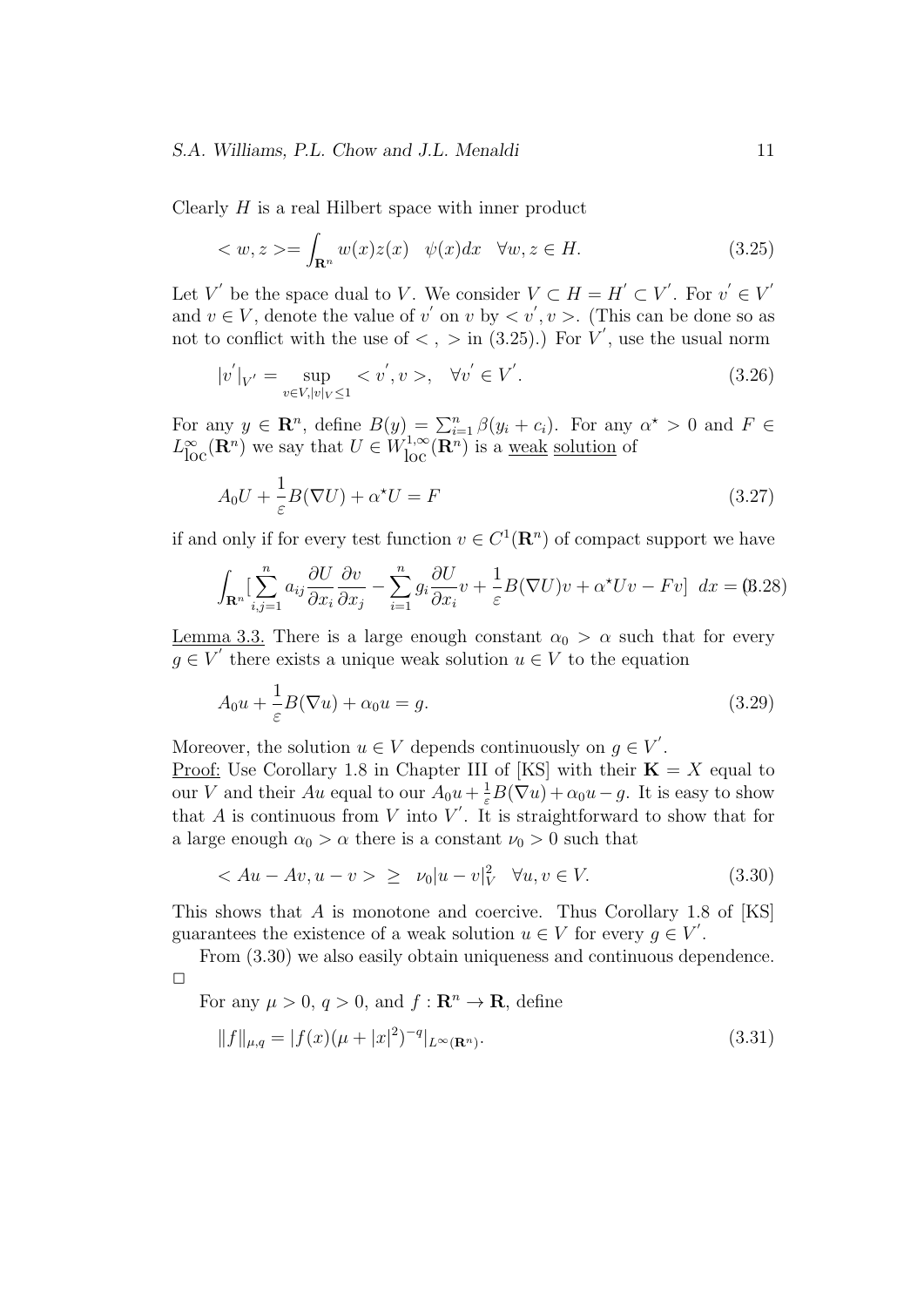For any  $q > 0$ , let  $Z_q$  be the set of all continuous functions  $f: \mathbb{R}^n \to \mathbb{R}$  such that  $f(x)(1+|x|^2)^{-q} \to 0$  as  $|x| \to \infty$ . Lemma 3.4. If  $q > 0$  and  $P > \frac{n}{2} + 2q$ , then  $f \in Z_q \Longrightarrow f \in V'$  and (b) if  $f \in Z_q$ ,  $f_k \in Z_q$  for  $k = 1, 2, \ldots$ , and for some  $\mu > 0$  we have  $||f_k - f||_{\mu,q}$  → 0 as  $k \to \infty$ , then  $f_k \to f$  in  $V'$  as  $k \to \infty$ . Proof: (a) It is easy to see that if  $f \in Z_q$  with  $P > \frac{n}{2} + 2q$ , then  $f \in H \subset V'$ .

(b) Again using  $P > \frac{n}{2} + 2q$ , it is easy to use the Cauchy-Schwarz inequality to show that  $|f_k - f|_{V'} \leq K ||f_k - f||_{\mu,q}$  for some constant  $K$ .  $\Box$ 

Let  $\varphi$  be a mollification kernel (fixed in what follows), i.e.,  $\varphi \in C^{\infty}(\mathbb{R}^n)$ ,  $\varphi(x) \geq$ 0 for all  $x \in \mathbb{R}^n$ ,  $\varphi(x) \equiv 0$  for  $|x| \ge 1$ , and  $\int_{\mathbb{R}^n} \varphi(x) dx = 1$ . For any  $f \in Z_q, k = 1, 2, \ldots$ , and  $x \in \mathbb{R}^n$ , define

$$
F_k(x) = \begin{cases} f(x) & \text{if } |x| \le k \\ 0 & \text{if } |x| > k \end{cases} \quad f_k(x) = \int_{\mathbf{R}^n} k^n \varphi(k(x - y)) F_k(y) dy.
$$

<u>Lemma 3.5.</u> Let  $q > 0$ . Let  $f \in Z_q$  and let  $f_1, f_2, \ldots$  be defined as above. Then

(a)  $f_k \in C_0^{\infty}(\mathbf{R}^n)$  for  $k = 1, 2, ...,$ 

(b) for every  $x \in \mathbb{R}^n$ ,  $\lim_{k \to \infty} f_k(x) = f(x)$ , the convergence being uniform on any compact set,

(c) for every constant  $\lambda > 0$ ,  $||f_k - f||_{\lambda,q} \to 0$  as  $k \to \infty$ , and

(d) for every constant  $\lambda > 0$ ,  $\lim_{k \to \infty} ||f_k||_{\lambda,q} = ||f||_{\lambda,q}$ .

Proof: Properties (a) and (b) follow immediately from Theorems 1.5 and 1.7 of  $[Aq]$ . The proof of (c) is straightforward. Once (c) has been proved, (d) follows immediately.  $\Box$ 

Lemma 3.6 Let  $q > 0$ . For  $i = 1, 2$ , let  $F_i \in Z_q$  and  $u_i \in C^1(\mathbf{R}^n) \cap Z_q$ . Let  $\varepsilon$ and  $\alpha^*$  be positive constants. For  $i = 1, 2$ , let  $u_i$  be a weak solution of

$$
A_0 u_i + \frac{1}{\varepsilon} B(\nabla u_i) + \alpha^* u_i = F_i.
$$

Then for every  $\eta$  with  $0 < \eta < \alpha^*$  there is a  $\Lambda_0 > 0$  such that for  $\lambda \geq \Lambda_0$ ,

$$
(\alpha^* - \eta) \|u_1 - u_2\|_{\lambda, q} \le \|F_1 - F_2\|_{\lambda, q}.
$$

 $\Lambda_0$  here depends only on *n*, the coefficients of  $A_0$ , q,  $\varepsilon$ , the Lipschitz constant of *B*, and *η*.

Proof: This follows from the method of proof of Theorem 2.14 in [MT]. Theorem 8.19 of [GT] is also used.  $\Box$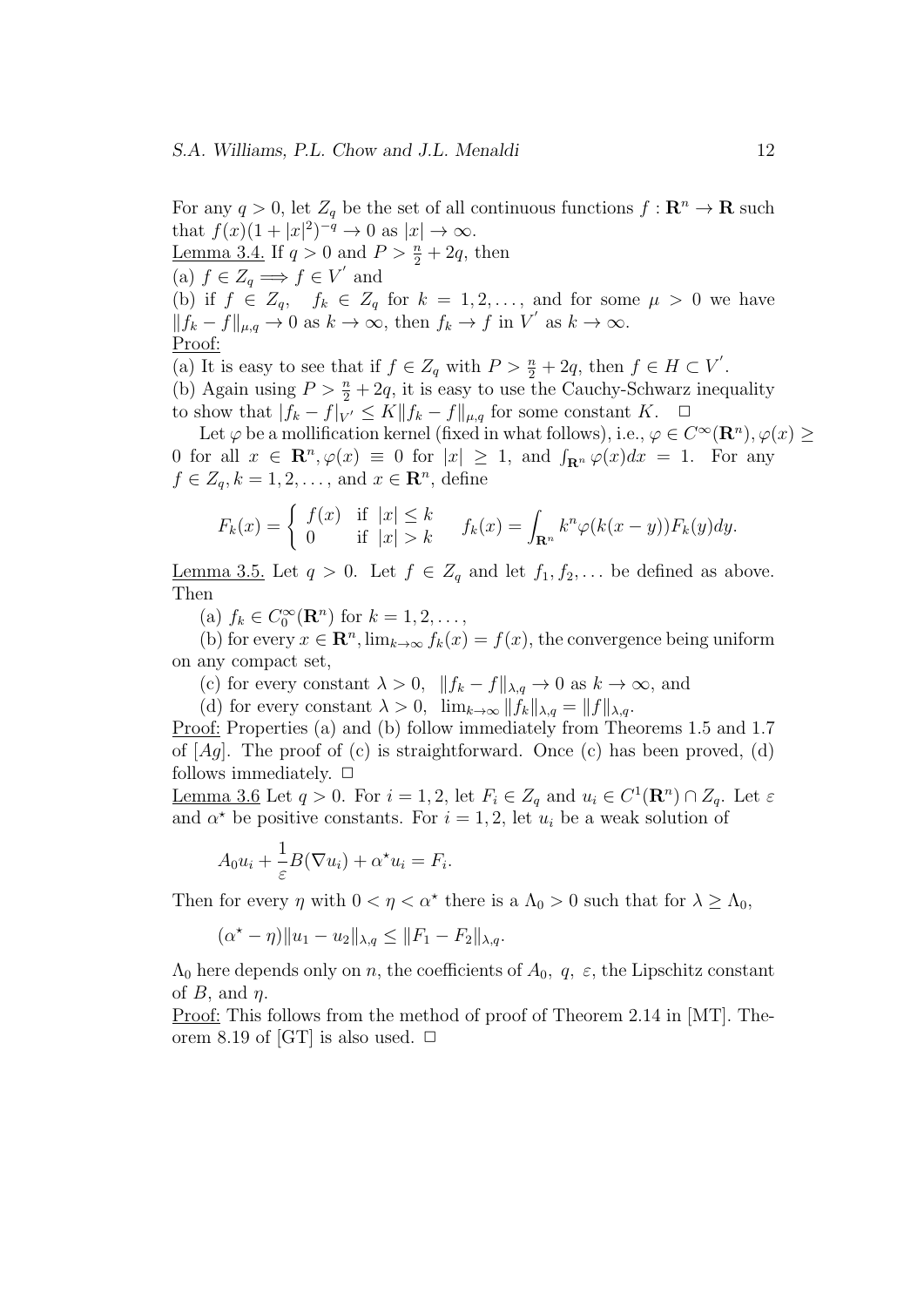Lemma 3.7. Let *u* be the weak solution guaranteed by Lemma 3.3 of (3.29), where  $g \in V' \cap C(\mathbf{R}^n)$ . Then for any  $\mu \in (0,1)$ ,  $u \in C^{1,\mu}_{loc}(\mathbf{R}^n)$ . If also  $g \in C^{0,\mu}_{\text{loc}}(\mathbb{R}^n)$ , then  $u \in C^{2,\mu}_{\text{loc}}(\mathbb{R}^n)$ .

Proof: A bootstrap argument repeatedly using Theorems 8.3 and 8.9 and Lemma 9.16 of [GT] and Theorem 5.4 in [Ad] shows that  $u \in C_{loc}^{1,\mu}(\mathbf{R}^n)$  for any  $\mu \in (0, 1)$ . If also  $g \in C^{0,\mu}_{loc}(\mathbf{R}^n)$ , by the Schauder theory (e.g., Lemma 6.10 of  $[GT]$ ) we have  $u \in C^{2,\mu}_{loc}(\mathbf{R}^n)$ .  $\Box$ 

<u>Lemma 3.8.</u> Let  $\varepsilon > 0, P > 0$ , and  $q > 0$  be constants, with  $P > \frac{n}{2} + 2q$ . Then there is a  $\Lambda_1 > 0$  such that for  $\Lambda \geq \Lambda_1$ , if  $f \in Z_q$  and if *u* is the unique weak solution guaranteed by Lemmas 3.3 and 3.4 to

$$
A_0 u + \frac{1}{\varepsilon} B(\nabla u) + \alpha_0 u = f,
$$

then  $||f||_{\Lambda,q} \geq \frac{\alpha_0}{2}$  $\frac{\alpha_0}{2}$  $\|u\|_{\Lambda,q}$ .

<u>Proof:</u> Let  $f_1, f_2, \ldots$  be defined as they were immediately before Lemma 3.5. For  $k = 1, 2, \ldots$ , let  $u_k$  be the unique solution in  $C^2(\mathbf{R}^n) \cap W_1^{\infty}(\mathbf{R}^n)$  of  $A_0 u_k + \frac{1}{\varepsilon} B(\nabla u_k) + \alpha_0 u_k = f_k$  guaranteed by Propositions 3.2 and 3.3 of [Bur]. Apply Lemma 3.6 with  $\alpha^* = \alpha_0$ ,  $F_1 = f_k$ , and  $F_2 = 0$ . Thus for *η* =  $\alpha_0/2$  there is a  $\Lambda_1 > 0$  such that for  $\Lambda \geq \Lambda_1$  we have

$$
\frac{\alpha_0}{2} \|u_k\|_{\Lambda, q} \le \|f_k\|_{\Lambda, q}.\tag{3.32}
$$

By Lemma 3.5 (c) we have  $||f_k - f||_{\Lambda,q} \to 0$  as  $k \to \infty$ . Thus by Lemma 3.4 (b) we have  $f_k \to f$  in  $V'$ . By the continuity part of the statement of Lemma 3.3,  $u_k \to u$  in *V*. Thus some subsequence of  $\{u_k\}_{k=1}^{\infty}$  converges almost everywhere to *u*. Taking  $k \to \infty$  in (3.32) for this subsequence, using Lemma 3.5 (d), we get the stated result.  $\Box$ 

Theorem 3.9. Let  $\varepsilon > 0$ . Let  $\alpha > 0$  be our discount factor. Let m and *f* be as in (3.1). Let  $q > m/2$ . Then (3.15) has a weak solution  $u_{\varepsilon} \in$ *Zq*. This weak solution is unique among all continuous functions of at most polynomial growth (i.e., functions in  $Z_{q'}$  for some  $q' > 0$ ). Moreover, for every  $\mu \in (0, 1)$ ,  $u_{\varepsilon} \in C_{\text{loc}}^{2,\mu}(\mathbf{R}^n)$ .

<u>Proof:</u> We assume as usual that  $P > \frac{n}{2} + 2q$ . Choose  $q'$  with  $\frac{m}{2} < q' < q$ . Note that  $f \in Z_{q'}$ . For any  $u \in Z_{q'}$ , define  $U = T_f u$  to be the weak solution of

$$
A_0U + \frac{1}{\varepsilon}B(\nabla U) + \alpha_0 U = (\alpha_0 - \alpha)u + f
$$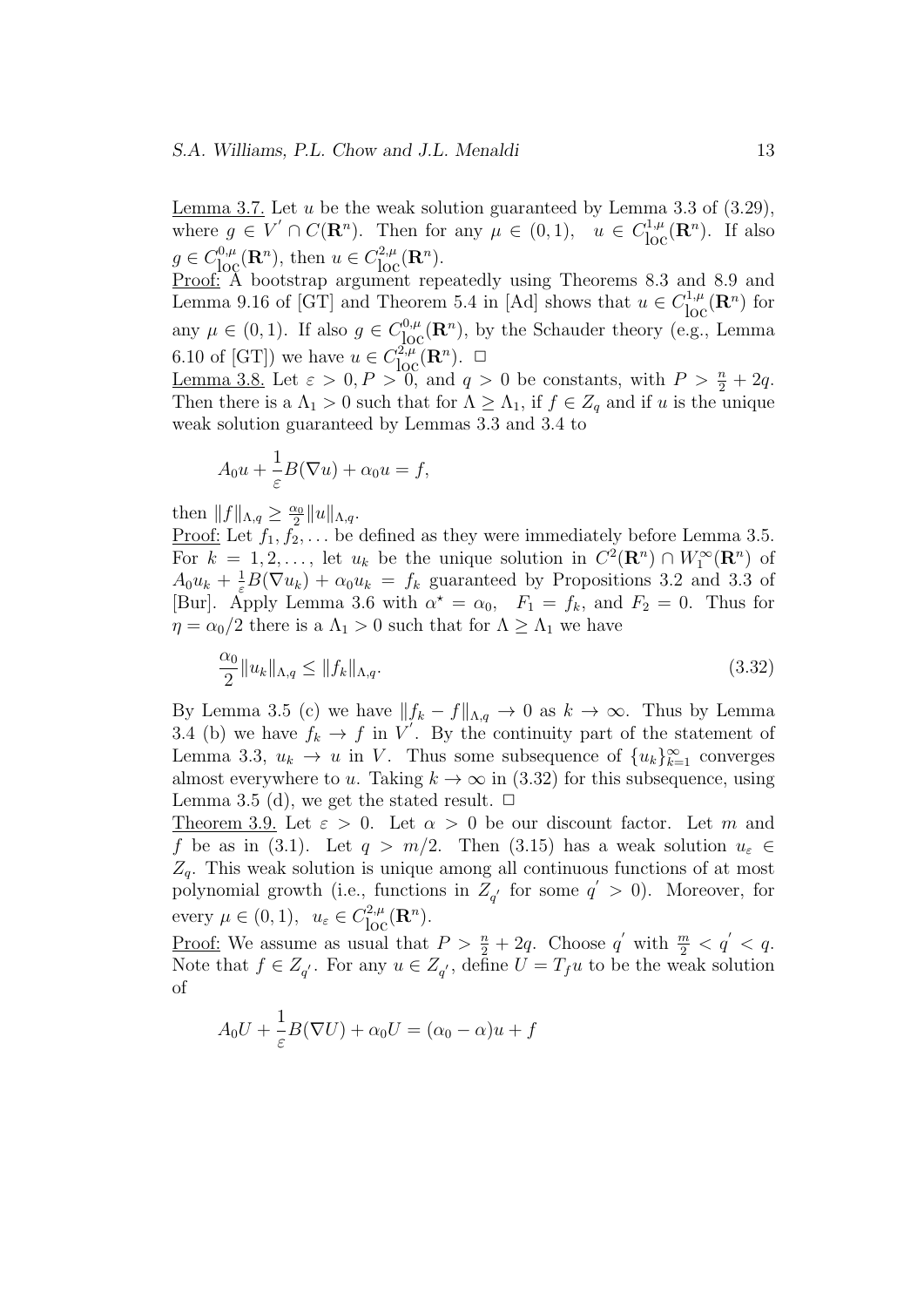guaranteed by Lemmas 3.3 and 3.4. For  $u_1$  and  $u_2$  in  $Z_{q'}$ , let  $U_1 = T_f u_1$ and  $U_2 = T_f u_2$ . Apply Lemma 3.6 with  $F_1 = (\alpha_0 - \alpha)u_1 + f$  and  $F_2 =$  $(\alpha_0 - \alpha)u_2 + f$ . By Lemma 3.8 (with *q* replaced by *q*<sup>'</sup>),  $||U_1||_{1,q'}$  and  $||U_2||_{1,q'}$ are finite, so  $U_1 - U_2 \in Z_q$ . Thus for  $\eta = \alpha/2$ , for large enough  $\Lambda_0$  we have

$$
(\alpha_0 - \frac{\alpha}{2}) \|T_f u_1 - T_f u_2\|_{\Lambda_0, q} \le \|(\alpha_0 - \alpha)(u_1 - u_2)\|_{\Lambda_0, q}.
$$
\n(3.33)

From the last part of the statement of Lemma 3.6, this same  $\Lambda_0$  works for all  $q'$  with  $\frac{m}{2} < q' < q$ . Notice that (3.33) shows that  $T_f$  is a contraction map in  $\|\cdot\|_{\Lambda_{0},q}$  norm with contraction constant  $(\alpha_{0} - \alpha)(\alpha_{0} - \alpha/2)^{-1} < 1$ . Since any weak solution of (3.15) in some  $Z_{q'}$  space is a fixed point of  $T_f$ , this proves the uniqueness part of the theorem. Having proved this, we may assume hereafter that  $P = n + m$ . Since  $Z_r \subset Z_s$  for  $0 < r < s$ , it suffices to continue our proof assuming that  $q < \frac{m}{2} + \frac{n}{4}$  $\frac{n}{4}$  (so that  $P = n + m > \frac{n}{2} + 2q$ ).

We will now prove that  $T_f$  is a contraction map of  $Z_q$  into itself. Assume now that  $u_1, u_2 \in Z_q$ . We wish to prove that (3.33) remains true. Using Lemma 3.5, we can find sequences  $\{u_{1,k}\}_{k=1}^{\infty}$  and  $\{u_{2,k}\}_{k=1}^{\infty}$  in  $C_0^{\infty}(\mathbf{R}^n)$  which converge in  $\|\cdot\|_{\Lambda_{0,q}}$  norm to  $u_1$  and  $u_2$  respectively. Equation (3.33) is clearly true when  $u_1$  and  $u_2$  are replaced by  $u_{1,k}$  and  $u_{2,k}$ , respectively. Since, for  $i = 1, 2, \quad (\alpha_0 - \alpha)u_{i,k} + f \to (\alpha_0 - \alpha)u_i + f$  in  $\|\cdot\|_{\Lambda_{0,q}}$  norm as  $k \to \infty$ , by Lemma 3.4 this convergence also occurs in *V*<sup>'</sup>; thus by Lemma 3.3,  $T_f u_{i,k} \rightarrow$ *T*<sup>*f*</sup>*u*<sup>*i*</sup> in *V*, so some subsequence of  $\{T_f u_{i,k}\}_{k=1}^\infty$  converges almost everywhere to  $T_f u_i$ , so

$$
||T_{f}u_{1}-T_{f}u_{2}||_{\Lambda_{0,q}} \leq \frac{\alpha_{0}-\alpha}{\alpha_{0}-\alpha/2}||u_{1}-u_{2}||_{\Lambda_{0,q}} \quad \forall u_{1}, u_{2} \in Z_{q}.
$$

(The above argument shows that  $T_f u_1 - T_f u_2 \in Z_q$ . A similar argument shows that  $T_f u_1$  and  $T_f u_2$  are individually in  $Z_q$ .)

Let *u* be the unique fixed point of  $T_f$  in  $Z_q$ . Clearly then *u* is a weak solution of (3.15), so  $u = u_{\varepsilon}$  in the sense of the statement of this theorem. (We will see in the next theorem that this does not conflict with our previous definition of  $u_{\varepsilon}$  in (3.18).) by Lemma 3.7, the assertions about the smoothness of  $u = u_{\varepsilon}$  follow immediately.  $\Box$ 

Remark. The previous theorem proved existence and uniqueness among all functions with at most polynomial growth as  $|x| \to \infty$ . That these are the appropriate functions to study is seen by considering the corresponding linear problem (the above problem with  $B \equiv 0$ ). See p. 226 of [Mir] for a brief discussion and a reference to a paper which solves the linear problem in such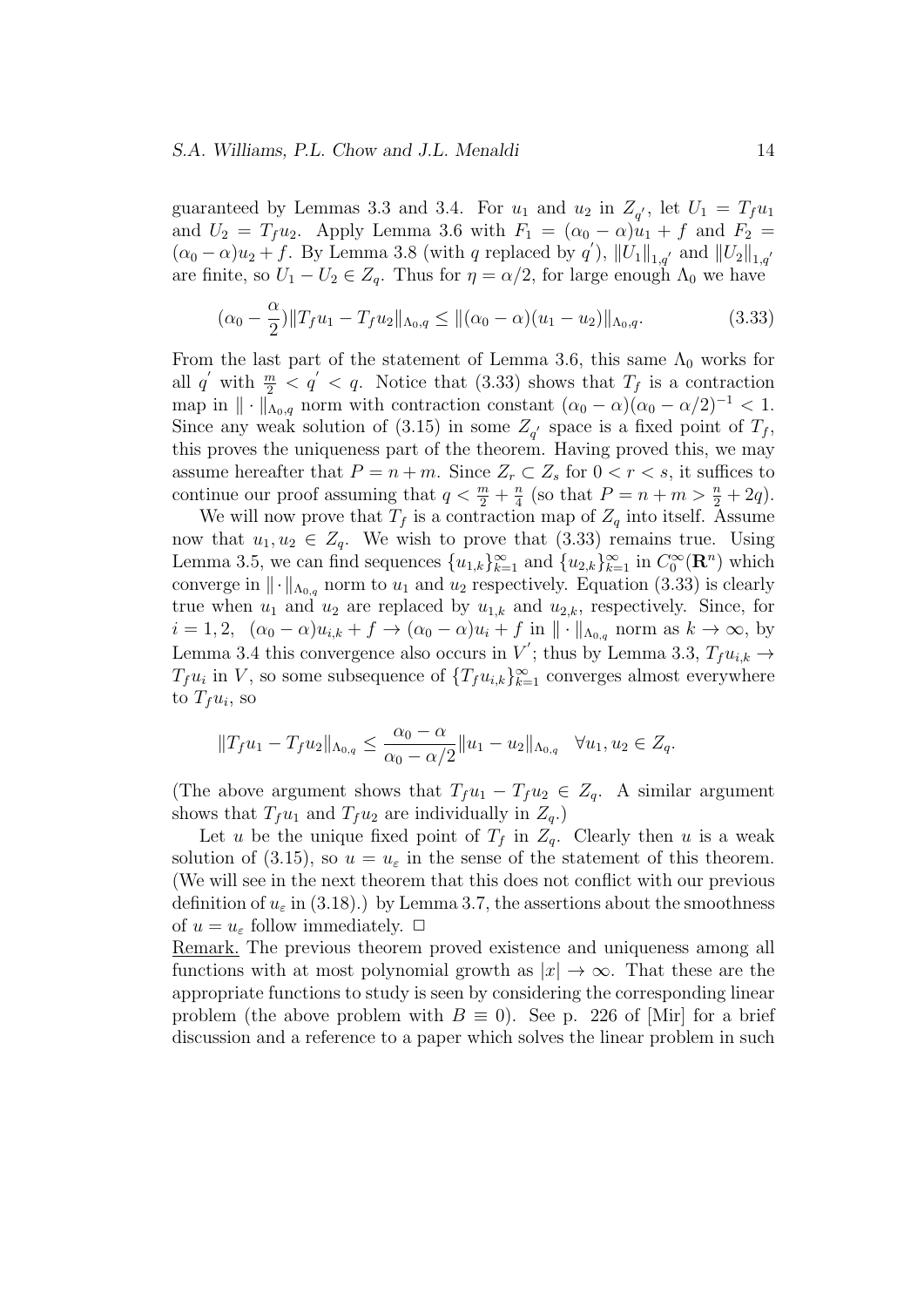#### spaces.

Theorem 3.10. Make the same assumptions as in Theorem 3.2. Then the optimal cost  $u_{\varepsilon}$  given by (3.18) is the solution  $u_{\varepsilon}$  of the Hamilton-Jacobi-Bellman equation (3.15). Moreover, for every  $\mu \in (0,1)$ ,  $u_{\varepsilon} \in C_{\text{loc}}^{2,\mu}(\mathbb{R}^n)$ . Proof: Fix  $\varepsilon > 0$  and  $q > m/2$ . Let  $u_{\varepsilon}$  be the unique solution of (3.15) in  $C^{2,\mu}_{loc}(\mathbf{R}^n) \cap Z_q$ , for every  $\mu \in (0,1)$ , guaranteed by Theorem 3.9. We will prove that

$$
u_{\varepsilon}(x) = \inf\{J_x(\eta,\xi); (\eta,\xi) \in U_{\varepsilon}\}, x \in \mathbf{R}^n. \tag{3.34}
$$

Indeed, for any  $(\eta, \xi) \in U_{\varepsilon}$  we can use Itô's formula to get

$$
u_{\varepsilon}(x) = E\{\int_0^T (Lu_{\varepsilon})(y_x(t))e^{-\alpha t}dt - \int_0^T \eta(t) \cdot \nabla u_{\varepsilon}(y_x(t))e^{-\alpha t}dt +
$$
  
+ 
$$
+u_{\varepsilon}(y_x(T))e^{-\alpha T}\}
$$

for any  $T > 0$ . Because  $u_{\varepsilon} \in Z_q$ , we may let *T* go to infinity and use (3.15) to deduce that

$$
u_{\varepsilon}(x) = E\{\int_0^{\infty} f(y_x(t))e^{-\alpha t}dt\} +
$$
\n
$$
+ \sum_{k=1}^n E\{\int_0^{\infty} [-\frac{1}{\alpha\beta}(\frac{\partial u_{\varepsilon}}{\partial (y_{\varepsilon}(t))} + c) - \frac{n}{\alpha\beta}(t)\frac{\partial u_{\varepsilon}}{\partial (y_{\varepsilon}(t))}]e^{-\alpha t}dt\}
$$
\n(3.35)

+ 
$$
\sum_{i=1} E\{\int_0^{\infty}[-\frac{1}{\varepsilon}\beta(\frac{\partial u_{\varepsilon}}{\partial x_i}(y_x(t)) + c_i) - \eta_i(t)\frac{\partial u_{\varepsilon}}{\partial x_i}(y_x(t))]e^{-\alpha t}dt\}.
$$

By the definition of  $U_{\varepsilon}$ , we obtain from (3.35) the inequality

$$
u_{\varepsilon}(x) \le J_x(\eta, \xi) \quad \forall (\eta, \xi) \in U_{\varepsilon}, \forall x \in \mathbf{R}^n. \tag{3.36}
$$

Now define  $\hat{\eta}(y) = (\hat{\eta}_1(y), \dots, \hat{\eta}_n(y))$  and  $\hat{\xi}(y) = (\hat{\xi}_1(y), \dots, \hat{\xi}_n(y))$  by

$$
\hat{\eta}_i(y) = -\frac{1}{\varepsilon} \beta' \left( \frac{\partial u_\varepsilon}{\partial x_i}(y) + c_i \right) \n\hat{\xi}_i(y) = \frac{1}{\varepsilon} \beta' \left( \frac{\partial u_\varepsilon}{\partial x_i}(y) + c_i \right) \left[ \frac{\partial u_\varepsilon}{\partial x_i}(y) + c_i \right] - \frac{1}{\varepsilon} \beta \left( \frac{\partial u_\varepsilon}{\partial x_i}(y) + c_i \right) \n i = 1, ..., n, y \in \mathbb{R}^n,
$$
\n(3.37)

which produces an optimal feedback law for the penalized problem. That is, we solve the stochastic differential equation (see [BL], Theorem 3.5 in Chapter 2)

$$
\begin{cases} d\hat{y}_x(t) = [g + \hat{\eta}(\hat{y}_x(t))]dt + \sigma dw(t), \quad t > 0, \\ \hat{y}_x(0) = x, \end{cases}
$$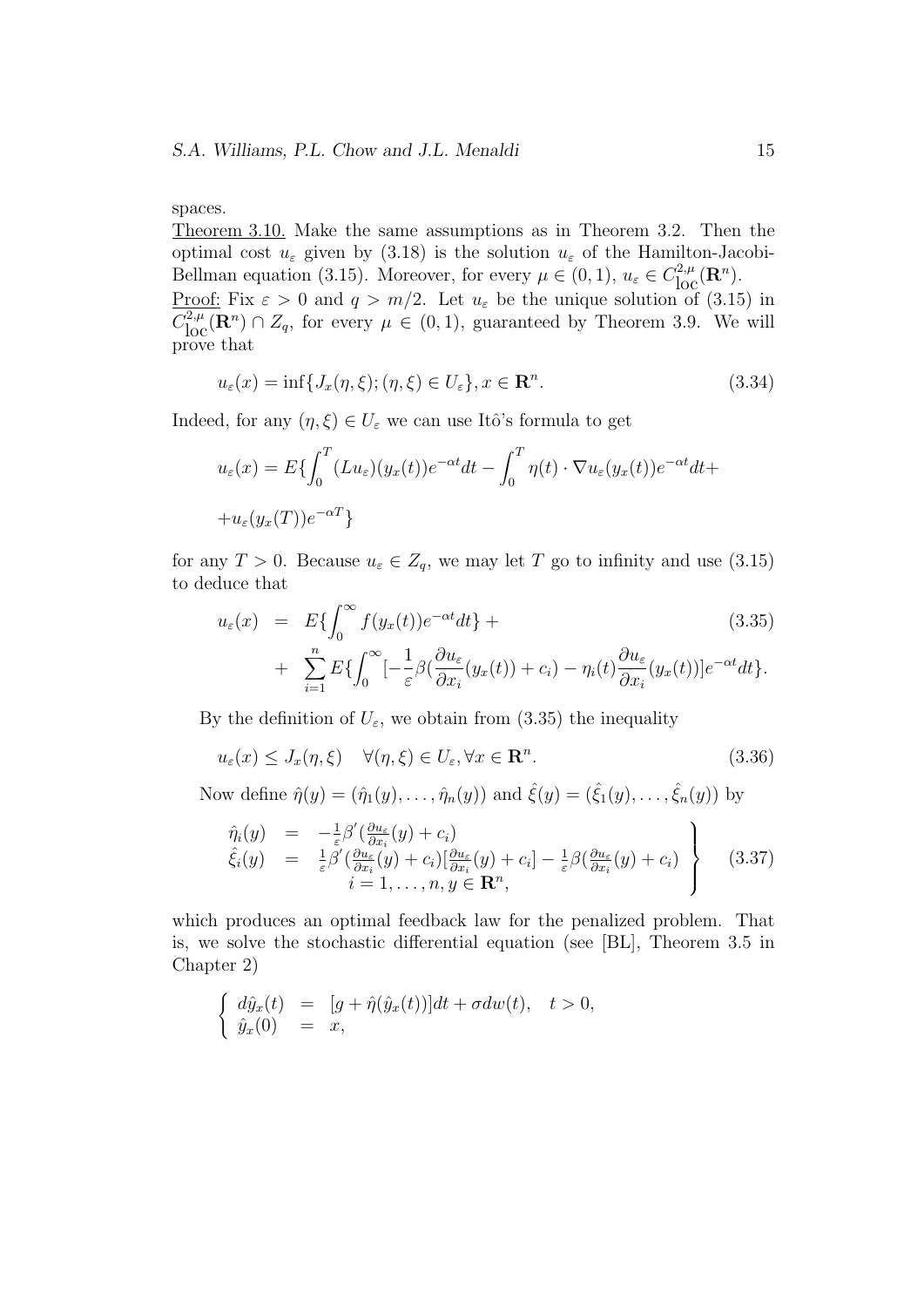and for  $\hat{\xi}(t) \equiv \hat{\xi}(\hat{y}_x(t))$  and  $\hat{\eta}(t) \equiv \hat{\eta}(\hat{y}_x(t))$ , we have

$$
u_{\varepsilon}(x) = J_x(\hat{\eta}, \hat{\xi}) \text{ and } (\hat{\eta}(t), \hat{\xi}(t)) \in U_{\varepsilon}.
$$
\n(3.38)

Clearly  $(3.36)$  and  $(3.38)$  together prove  $(3.34)$ .  $\Box$ Theorem 3.11 Make the assumptions of Theorem 3.2. Fix *p* with  $n < p < \infty$ . Let  $\Omega \subset \mathbb{R}^n$  be an open ball. Then there is a sequence  $\{\varepsilon_k\}_{k=1}^\infty$  with  $\varepsilon_k \to 0+$ as  $k \to \infty$  such that for  $1 \leq i, j \leq n$ 

$$
u_{\varepsilon_k} \to u
$$
 and  $\frac{\partial u_{\varepsilon_k}}{\partial x_i} \to \frac{\partial u}{\partial x_i}$  uniformly on  $\overline{\Omega}$   
and  $\frac{\partial^2 u_{\varepsilon_k}}{\partial x_i \partial x_j} \to \frac{\partial^2 u}{\partial x_i \partial x_j}$  weakly in  $L^p(\Omega)$ , as  $k \to \infty$ .

<u>Proof:</u> By the proof of Theorem 3.2, there is a  $K_1 > 0$  such that

$$
|u_{\varepsilon}| \le K_1
$$
,  $|\frac{\partial u_{\varepsilon}}{\partial x_i}| \le K_1$ , and  $|\frac{\partial^2 u_{\varepsilon}}{\partial x_i \partial x_j}| \le K_1$  on  $\Omega$  for  $1 \le i, j \le n$ ,  $0 < \varepsilon < \varepsilon_0$ .

Since  $W^{2,p}(\Omega)$  is reflexive (see, for example, [Ad], p. 46), there is a sequence  $\{\varepsilon_k\}_{k=1}^{\infty}$  with  $\varepsilon_k \to 0$  + as  $k \to \infty$  such that  $u_{\varepsilon_k}$  converges weakly in  $W^{2,p}(\Omega)$ . Since  $u_{\varepsilon_k} \to u$  pointwise (by Theorem 3.2) and since weak limits are unique,  $u_{\varepsilon_k} \to u$  weakly in  $W^{2,p}(\Omega)$  as  $k \to \infty$ . Since  $p > n$ , by the Rellich-Kondrachov Theorem (Theorem 6.2 in [Ad]) the imbedding map  $W^{2,p}(\Omega) \to C^1(\overline{\Omega})$  is compact. Thus  $u_{\varepsilon_k} \to u$  and  $\partial u_{\varepsilon_k}/\partial x_i \to \partial u/\partial x_i$  (for  $i = 1, \ldots, n$  uniformly on  $\overline{\Omega}$  as  $k \to \infty$ .  $\Box$ 

Theorem 3.12 Make the same assumptions as in Theorem 3.2. Then for  $\text{every } \mu \in (0, 1), u_{\varepsilon} \in C_{\text{loc}}^{4,\mu}(\mathbf{R}^n).$ 

Proof: Since  $u_{\varepsilon}$  satisfies (3.15), we have

$$
Lu_{\varepsilon} = f - \frac{1}{\varepsilon} \sum_{i=1}^{n} \beta \left( \frac{\partial u_{\varepsilon}}{\partial x_{i}} + c_{i} \right), \quad x \in \mathbf{R}^{n}.
$$
\n(3.39)

Let  $\mu \in (0,1)$ . Since  $u_{\varepsilon} \in C_{\text{loc}}^{2,\mu}(\mathbf{R}^n)$  (by Theorem 3.10),  $f \in C^3(\mathbf{R}^n)$ , and  $\beta \in C^{\infty}(\mathbf{R})$ , the R.H.S. of (3.39) is in  $C^{1,\mu}_{\text{loc}}(\mathbf{R}^n)$ . Thus by Theorem 36, V of [Mir],  $u_{\varepsilon} \in C_{\text{loc}}^{3,\mu}(\mathbf{R}^n)$ . Thus the R.H.S. of (3.39) is in  $C_{\text{loc}}^{2,\mu}(\mathbf{R}^n)$ , so again applying Theorem 36, V of [Mir] we have  $u_{\varepsilon} \in C_{\text{loc}}^{4,\mu}(\mathbf{R}^n)$ .  $\Box$ 

**4. Regularity of the Free Boundary away from "Corner Points".**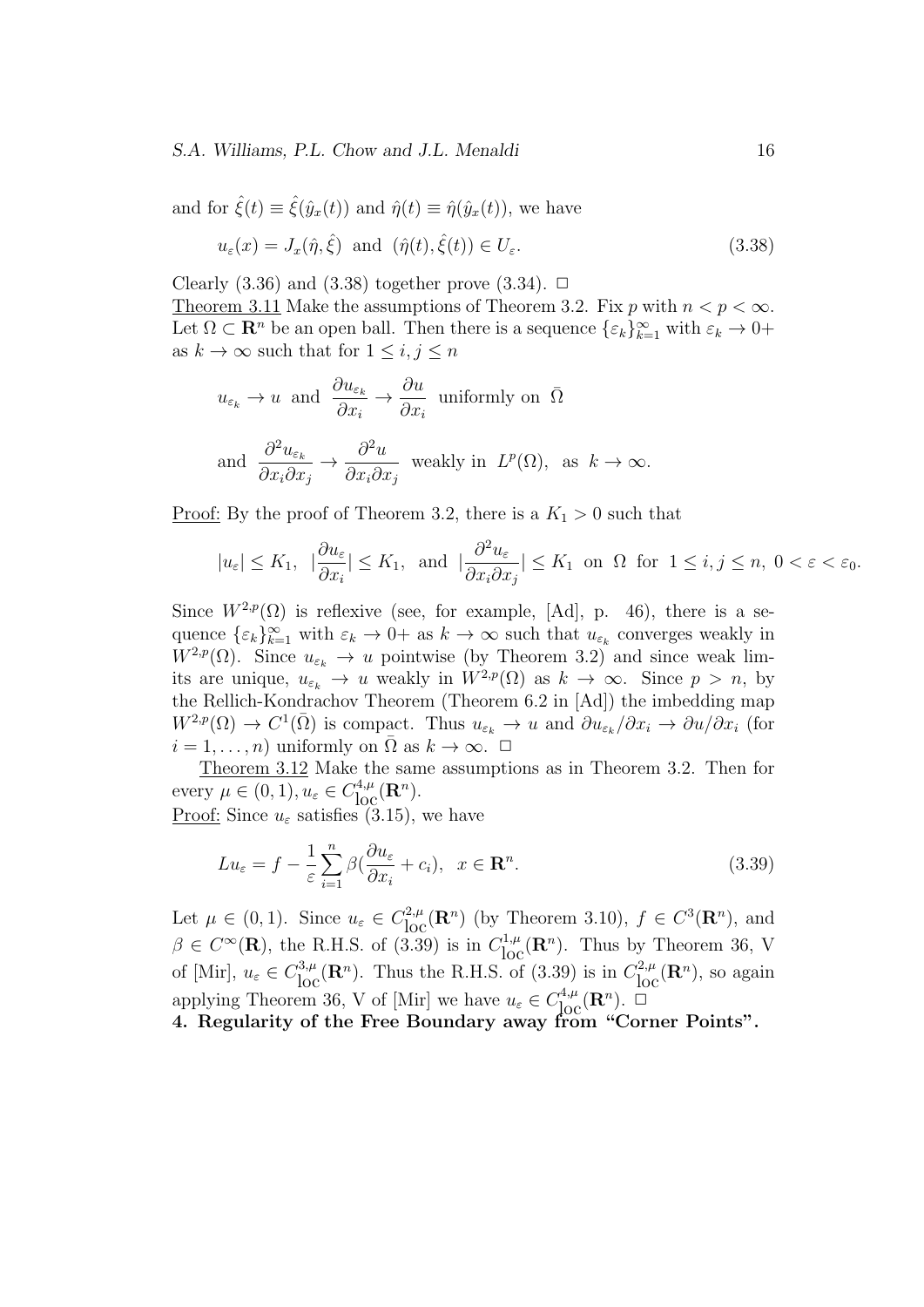Theorem 4.1 Let the assumptions of Theorem 3.1 be satisfied. Then for  $i = 1, \ldots, n$  there exists a real-valued function  $\psi_i(x_1, \ldots, x_{i-1}, x_{i+1}, \ldots, x_n)$ , such that

$$
\frac{\partial u}{\partial x_i}(x) + c_i = 0 \text{ if } x_i \le \psi_i(x_1, \dots, x_{i-1}, x_{i+1}, \dots, x_n)
$$
  
and 
$$
\frac{\partial u}{\partial x_i}(x) + c_i > 0 \text{ if } x_i > \psi_i(x_1, \dots, x_{i-1}, x_{i+1}, \dots, x_n)
$$

for each  $x = (x_1, \ldots, x_n) \in \mathbb{R}^n$ .

Proof: The proof is essentially the same as that given for Theorem 4.1 in  $[MR]$ .  $\Box$ 

Definition 4.2. For any *i* with  $i = 1, \ldots, n$ , define

$$
S_i = \{x \in \mathbf{R}^n; \frac{\partial u}{\partial x_j}(x) + c_j > 0 \text{ for all } j \neq i\} \text{ and } (4.1)
$$

$$
\mathcal{F}_i = \mathcal{S}_i \cap \{x = (x_1, \dots, x_n) \in \mathbf{R}^n; x_i = \psi_i(x_1, \dots, x_{i-1}, x_{i+1}, \dots, x_n)\}(4.2)
$$

The free boundary is  $\overline{\mathcal{S}_i \cap \ldots \cap \mathcal{S}_n} \sim (\mathcal{S}_1 \cap \ldots \cap \mathcal{S}_n)$ . We will show that each portion  $\mathcal{F}_i$ ,  $i = 1, \ldots, n$ , of this is regular. All other free boundary points will be called corner points. By symmetry, it clearly suffices to study the regularity of  $\mathcal{F}_n$ . This is what will be done below.

If  $n = 3$  with  $\psi_1(x_2, x_3) \equiv \psi_2(x_1, x_3) \equiv \psi_3(x_1, x_2) \equiv 0, S_1 \cap S_2 \cap S_3$  is the principal octant.  $\mathcal{F}_1, \mathcal{F}_2$ , and  $\mathcal{F}_3$  are quarter planes, and the corner points are points on the nonnegative coordinate axes. The reader should be warned that this paper does not prove that the corner points always have this simple type of structure (although the authors believe that to be true).

Lemma 4.3. Assume (2.6) and assume that  $\alpha > 0$  is constant. Let  $\Omega \subset \mathbb{R}^n$ be an open ball. Let  $a(u, v)$  be defined by  $(2.11)$ . Then  $a(u, v)$  is coercive on  $H_0^1(\Omega)$ .

<u>Proof:</u> For any  $u \in H_0^1(\Omega)$  it is easy to prove that

$$
\int_{\Omega} u \frac{\partial u}{\partial x_i} dx = 0 \text{ for } i = 1, \dots, n.
$$

From the positive definiteness of  $(a_{ij})$  and the fact that  $\alpha > 0$ , the coercivity of  $a(u, v)$  on  $H_0^1(\Omega)$  follows easily.  $\Box$ 

Definition 4.4. (Compare with problem 5 on pp. 30, 31 of [Fr].) We say that *w* is a local solution of

$$
a(w, v - w) \ge (F, v - w) \text{ for every } v \in K,
$$
\n
$$
(4.3)
$$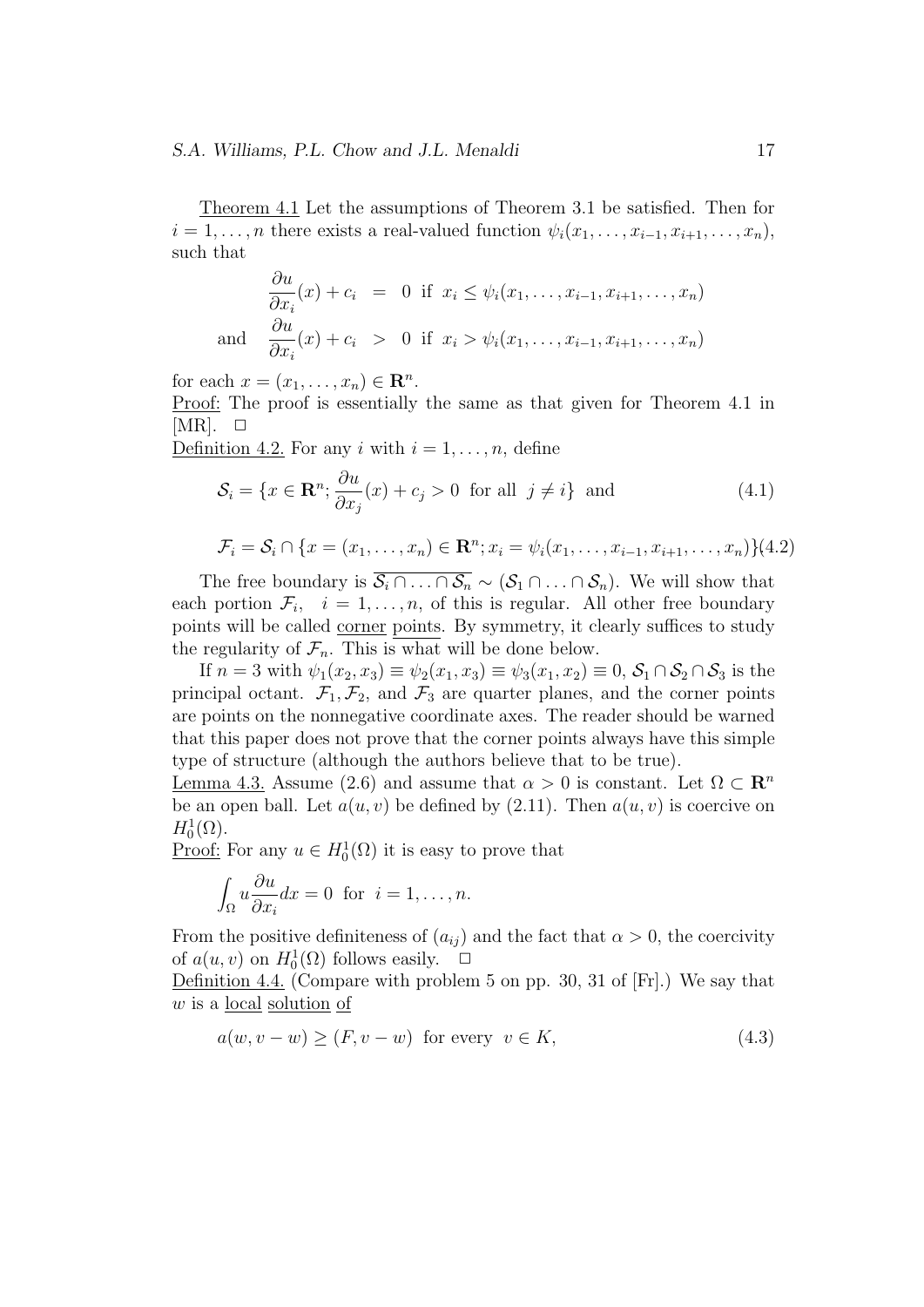where

$$
K = \{ v \in H^1(\Omega) ; v \ge 0 \text{ a.e. in } \Omega \},\tag{4.4}
$$

if and only if  $w \in K$  and for every  $\eta \in C_0^{\infty}(\Omega)$  with  $\eta \geq 0$  we have

$$
a(w, \eta(v - w)) \ge \int_{\Omega} F\eta(v - w)dx \text{ for every } v \in K. \tag{4.5}
$$

Theorem 4.5. Let the assumptions of Theorem 3.2 be satisfied. Let  $\Omega$  be an open ball with  $\overline{\Omega} \subset \mathcal{S}_n$ . Then  $w \equiv \partial u / \partial x_n + c_n$  is a local solution of (4.3) with *K* given by (4.4) and  $F \equiv \partial f / \partial x_n + \alpha c_n$ .

Proof: Let  $\{\varepsilon_k\}_{k=1}^{\infty}$  be the sequence in Theorem 3.11 and let  $u_k = u_{\varepsilon_k}$  for  $k = 1, 2, \ldots$  Since  $\frac{\partial u}{\partial x_1} + c_1 > 0, \ldots, \frac{\partial u}{\partial x_{n-1}} + c_{n-1} > 0$  on  $\overline{\Omega}$ , since  $u \in C^1(\mathbf{R}^n)$  (by Theorem 3.1), and since  $\partial u_k/\partial x_i \to \partial u/\partial x_i$  for  $1 \leq i \leq n$ uniformly on  $\overline{\Omega}$  as  $k \to \infty$  (by Theorem 3.11), there is a  $K_2$  such that for  $k \geq K_2$  we have  $\partial u_k/\partial x_1 + c_1 > 0, \ldots, \partial u_k/\partial x_{n-1} + c_{n-1} > 0$  on  $\Omega$ . Thus  $\beta(\partial u_k/\partial x_1 + c_1) \equiv \ldots \equiv \beta(\partial u_k/\partial x_{n-1} + c_{n-1}) \equiv 0$  on  $\Omega$  for  $k \geq K_2$  so that  $(3.15)$ , which  $u_k$  satisfies because of Theorem 3.10, becomes

$$
Lu_k + \frac{1}{\varepsilon_k} \beta \left( \frac{\partial u_k}{\partial x_n} + c_n \right) = f, \quad x \in \Omega, k \ge K_2.
$$

Fix  $\delta \in (0,1)$ . By Theorem 3.10,  $u_k \in C^{2,\delta}(\overline{\Omega})$  for  $k = 1,2,...$  Thus  $f - \frac{1}{\varepsilon}$  $\frac{1}{\epsilon_k}$ *β*(*∂u<sub>k</sub>*/*∂x<sub>n</sub>* + *c<sub>n</sub>*)  $\in C^{1,\delta}(\overline{\Omega})$ , so that the Schauder theory (see Theorem 6.17 of [GT]) shows that  $u_k \in C^{3,\delta}(\overline{\Omega})$ , so that

$$
L\frac{\partial u_k}{\partial x_n} + \frac{1}{\varepsilon_k} \beta' \left(\frac{\partial u_k}{\partial x_n} + c_n\right) \frac{\partial^2 u_k}{\partial x_n^2} = \frac{\partial f}{\partial x_n}
$$
 on  $\Omega$  for  $k \ge K_2$ .

Let *K* be given by (4.4), let  $\eta \in C_0^{\infty}(\Omega)$  with  $\eta \ge 0$ , and let  $v \in K$ . Defining  $w_k \equiv \partial u_k / \partial x_n + c_n$  for  $k = 1, 2, \ldots$ , we clearly have for  $k \geq K_2$  that

$$
(Lw_k, \eta(v-w_k)) + (\frac{1}{\varepsilon_k} \beta'(w_k) \frac{\partial^2 u_k}{\partial x_n^2}, \eta(v-w_k)) = (\frac{\partial f}{\partial x_n} + \alpha c_n, \eta(v-w_k)).
$$

The first term is clearly equal to  $a(w_k, \eta(v - w_k))$ . At points where  $w_k \geq$  $v \geq 0$ ,  $\beta'(w_k) = 0$ , so the integrand of the second term is zero. But at points where  $w_k < v$ , the integrand of the second term is nonpositive, since  $\varepsilon_k$  > 0,  $\beta'(w_k) \le 0$ ,  $\partial^2 u_k / \partial x_n^2 \ge 0$  (by Theorem 3.2),  $\eta \ge 0$ , and  $v - w_k > 0$ . Thus

$$
a(w_k, \eta(v - w_k)) \geq (\frac{\partial f}{\partial x_n} + \alpha c_n, \eta(v - w_k))
$$
 for  $k \geq K_2$ .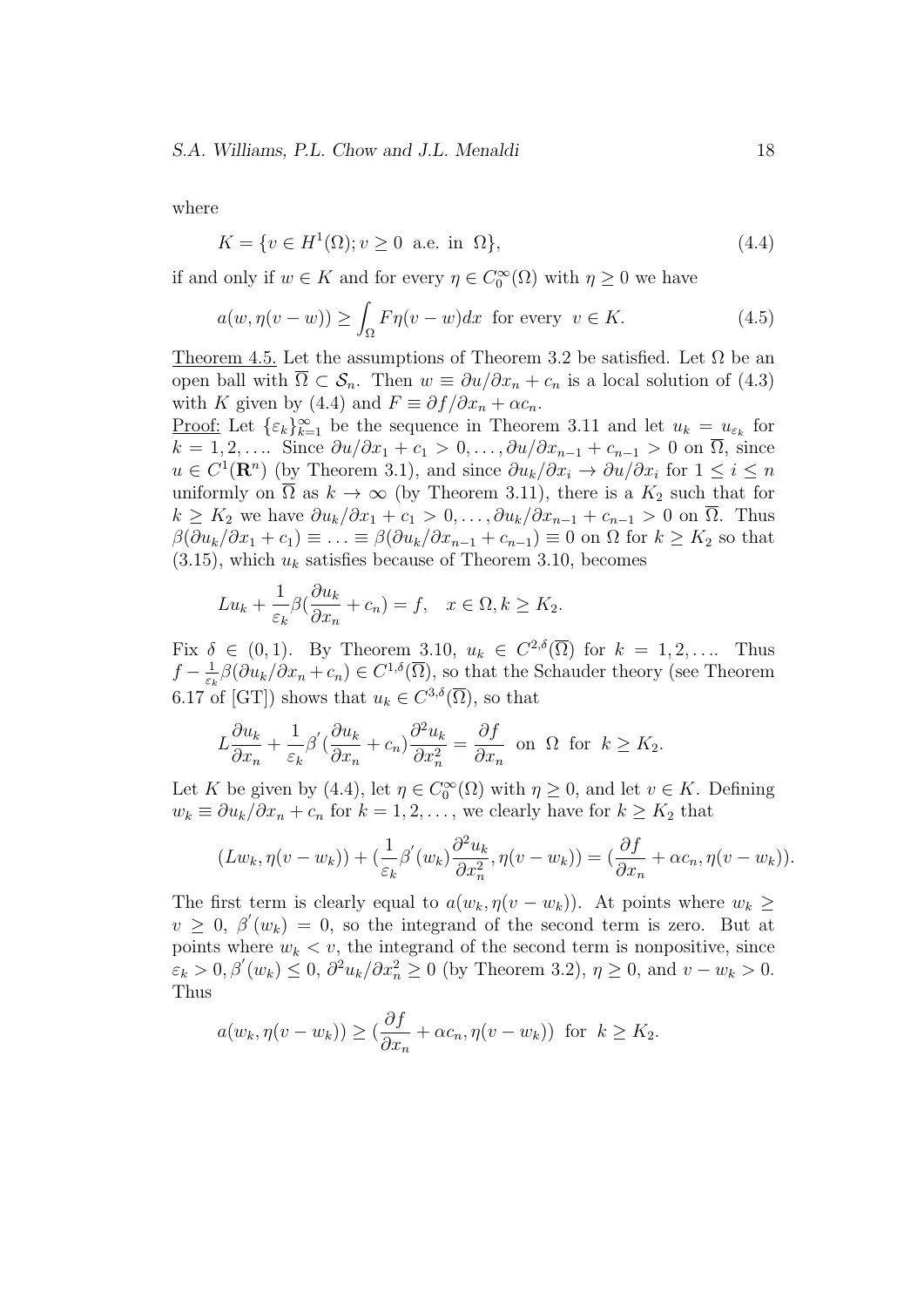Taking the limit as  $k \to \infty$ , using the full strength of the convergence of  $u_k$ to *u* described in Theorem 3.11, we now wish to obtain

$$
a(w, \eta(v - w)) \geq (\frac{\partial f}{\partial x_n} + \alpha c_n, \eta(v - w)).
$$

This does not come trivially, since  $a(w_k, \eta(v - w_k))$  involves the term

$$
\int_{\Omega} -\sum_{i,j=1}^{n} a_{ij} \eta \frac{\partial w_k}{\partial x_i} \frac{\partial w_k}{\partial x_j} dx,
$$

which does not necessarily converge to  $\int_{\Omega} - \sum^{n}$ *i,j*=1 *aijη ∂w ∂x<sup>i</sup> ∂w ∂x<sup>j</sup>*  $dx$  as  $k \to \infty$ . However, all the other terms of  $a(w_k, \eta(v - w_k))$  converge to their expected limits, while

$$
\int_{\Omega} \sum_{i,j=1}^{n} a_{ij} \eta \frac{\partial w}{\partial x_i} \frac{\partial w}{\partial x_j} dx \le \liminf_{k \to \infty} \int_{\Omega} \sum_{i,j=1}^{n} a_{ij} \eta \frac{\partial w_k}{\partial x_i} \frac{\partial w_k}{\partial x_j} dx.
$$

(To see this, apply Lemma II. 3.27 of [DS] to  $L^2(D) \oplus ... \oplus L^2(D)$  [with *n* terms in this sum] with

$$
||(f_1, ..., f_n)|| \equiv \sqrt{\int_D \sum_{i,j=1}^n a_{ij} \eta f_i f_j}, \text{ where } D = \{x \in \mathbb{R}^n; \eta(x) > 0\}.)
$$

The desired result now follows with no problem. Note that  $w \geq 0$  a.e. in  $\Omega$ because of  $(2.9)$ .  $\Box$ 

Theorem 4.6. Let the assumptions and notations be the same as in Theorem 4.5. Then  $w = \partial u / \partial x_n + c_n \in W^{2,\infty}(\Omega)$  and w satisfies

$$
Lw \ge F, \quad w \ge 0, \quad (Lw - F)w = 0 \quad \text{a.e. in } \Omega. \tag{4.6}
$$

Proof. Let *B* be an open ball with  $\overline{\Omega} \subset B \subset \overline{B} \subset \mathcal{S}_n$ . By ([Fr], problem 5, pp. 30, 31), the fact that  $w = \partial u / \partial x_n + c_n$  is a local solution as described in Definition 4.4 (with  $\Omega$  replaced by *B*) proves that  $w \in W^{2,p}(\Omega)$  for every *p* with  $1 < p < \infty$ . (The authors actually used Theorem I.1 on p. 7 of [Br] to prove problem 5 of [Fr] instead of using problem 1 on p. 29 of [Fr].)

Using ([Fr], problem 1, p. 44), we then get  $w = \partial u / \partial x_n + c_n \in W^{2,\infty}(\Omega)$ . The method of proof of the special case of ([Fr], problem 1, p. 44) sufficient for our needs involves showing that  $(3.18)$  on p. 26 of [Fr] holds with  $A, f, u, \Omega, g$ ,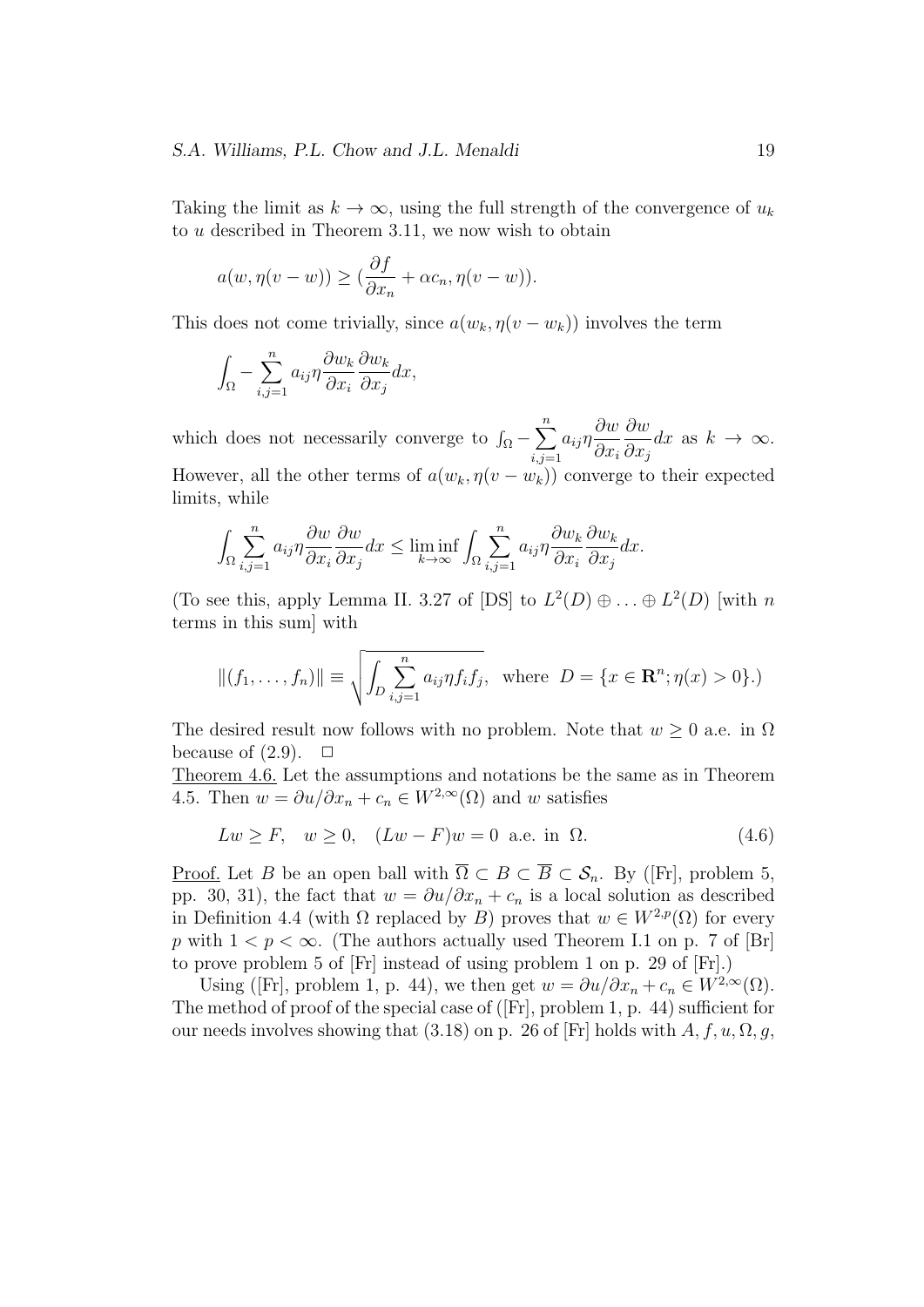and  $\varphi$  replaced by  $L, F^*, \gamma w, B, 0$ , and 0, respectively. Here  $\gamma \in C_0^{\infty}(B)$  with  $0 \leq \gamma \leq 1$  on *B* and  $\gamma \equiv 1$  on  $\Omega$ , while

$$
F^* \equiv \gamma F - \sum_{i,j=1}^n \{a_{ij} w \frac{\partial^2 \gamma}{\partial x_i \partial x_j} + 2a_{ij} \frac{\partial w}{\partial x_i} \frac{\partial \gamma}{\partial x_j} \} - \sum_{i=1}^n g_i \frac{\partial \gamma}{\partial x_i} w.
$$

(To understand  $F^*$ , see the hint for problem 5 on pp. 30, 31 of [Fr].) Then Theorem 4.1 of [Fr] can be applied with the same replacements as above. Since  $\gamma \equiv 1$  on  $\Omega$ , an easy consequence of this proof is that (4.6) holds.  $\Box$ Lemma 4.7. As in problem 6 on p. 203 of [Fr], for  $x_n > 0$  define  $\theta = \theta(x)$  $\cos^{-1}(x_n/|x|)$ . Let  $z = \cos \theta = x_n/r$ , where  $r = |x|$  as usual. If for some constant  $\lambda$ ,  $u = r^{\lambda}g(z)$  on some open subset of  $\{x \in \mathbb{R}^n; x_n > 0\}$ , where  $g \in C^2(\mathbf{R})$ , then

$$
\Delta u = r^{\lambda - 2} [g''(z)(1 - z^2) + g'(z)(1 - n)z + \lambda(\lambda + n - 2)g(z)].
$$

Proof. This can be shown by straightforward (but tedious) computation. □

To obtain a crucial technical result (that  $F = \partial f / \partial x_n + \alpha c_n < 0$  on  $\mathcal{F}_n$ ), we need a generalization of Lemma 7.3 on p. 195 of [Fr]. This generalization may be of interest in its own right. Except for  $\varphi$  (which we will take to be 0 in our application) and  $\Omega$  (which we will take to be an open ball with  $\Omega \subset \mathcal{S}_n$ , the notation chosen below shows how we will apply the theorem. Theorem 4.8. Let  $\Omega$  be a domain in  $\mathbb{R}^n$  and let w be a solution of the obstacle problem

$$
Lw - F \ge 0, \quad w \ge \varphi, \quad (Lw - F)(w - \varphi) = 0 \text{ a.e. in } \Omega,
$$
  

$$
|w|_{C^{1,1}(\Omega)} \le M < \infty, \quad \varphi \in C^3(\Omega).
$$

Here *L* is given by (2.7). We assume that (2.6) holds, that  $(a_{ij}) = \frac{1}{2}\sigma\sigma^T$ , and that  $\alpha \geq 0$ .

Assume also that  $F \in C^1(\Omega)$  and that  $-F + L\varphi$  and  $\nabla(-F + L\varphi)$  do not vanish simultaneously in  $\Omega$ . Then  $-F + L\varphi > 0$  on the free boundary of *w* in Ω.

Proof. Let the coincidence set  $\Lambda$  of *w* in  $\Omega$  be defined by  $\Lambda = \{x \in \Omega; w(x) =$ *φ*(*x*)}. Let the free boundary of *w* in Ω be denoted by Γ, where  $\Gamma = \partial \Lambda \cap \Omega$ . We will first show that  $-F + L\varphi \geq 0$  on Γ. Assume for contradiction that there were an  $x_0 \in \Gamma$  at which  $(-F + L\varphi)(x_0) < 0$ . Then  $v \equiv w - \varphi$  satisfies  $Lv = Lw - L\varphi \geq F - L\varphi > 0$  and  $v \geq 0$  in a neighborhood of  $x_0$ , with the minimum 0 of *v* being attained at the interior point  $x_0$ . By the strong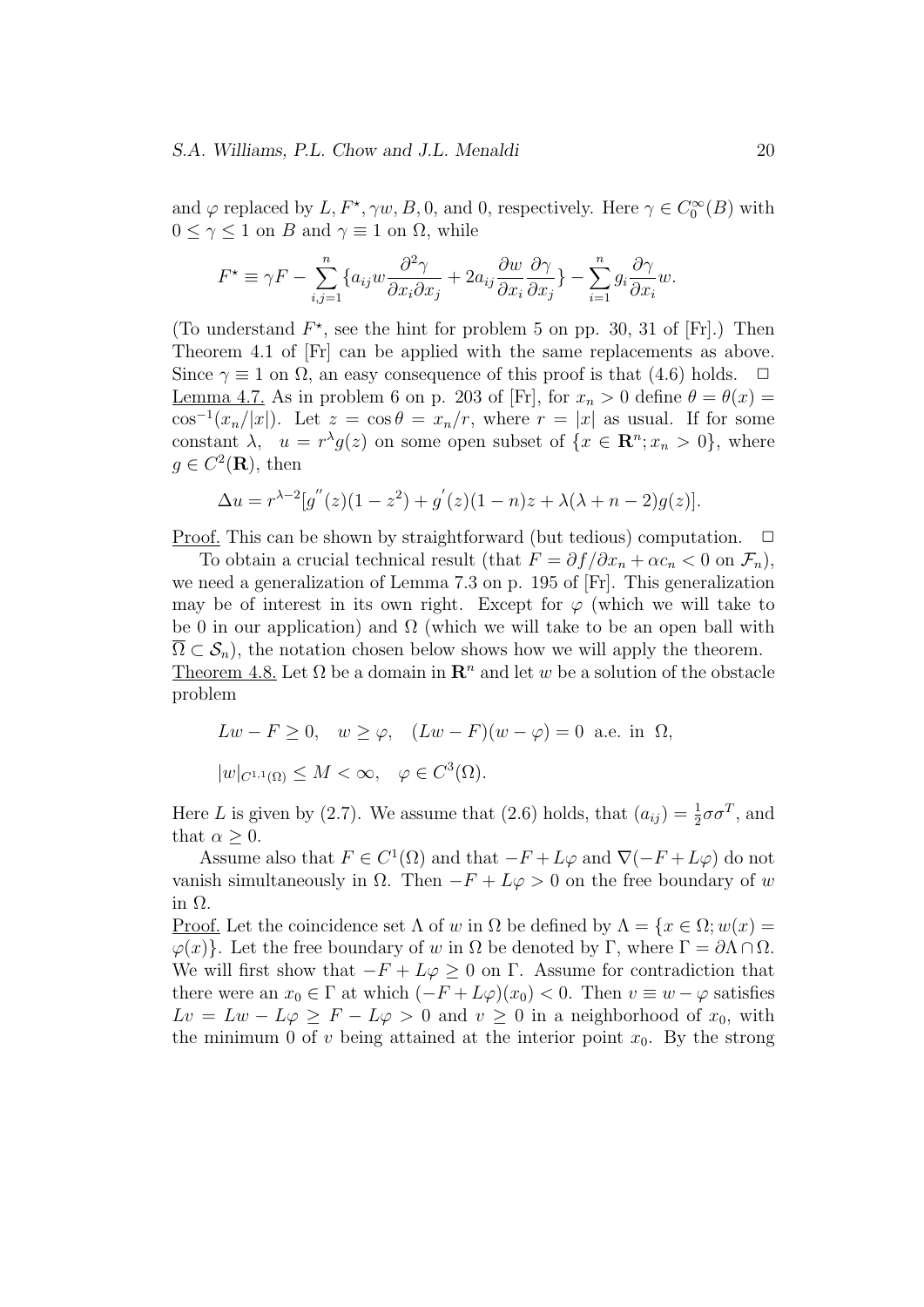maximum principle (e.g., Theorem 8.19 of [GT] with their *L* and *u* replaced by our *−L* and *−v*, respectively) we have *v ≡* 0 on that neighborhood. Thus  $w \equiv \varphi$  on that neighborhood, contradicting our assumption that  $x_0 \in \Gamma$ .

Making the nonsingular linear change of variables  $y = 2^{-1/2} \sigma^{-1} x$  converts the above problem into a similar one in which  $(a_{ij})$  is replaced by the indentity matrix. Thus, without loss of generality, we will assume from now on that  $(a_{ij})$  is the identity matrix, so that  $Lw = -\Delta w - \sum_{i=1}^{n}$  $g_i \partial w/\partial x_i + \alpha w.$ 

*i*=1 Using problem 6 on p. 203 of [Fr] there is a  $\psi$  with  $0 < \psi < \frac{\pi}{2}$  and a  $\lambda$  with  $1 < \lambda < 2$  such that the function  $v = |x|^{\lambda} f_{\lambda}(\theta)$  is harmonic and positive on the cone  $K_{\psi} = \{x; x_n > 0, \cos^{-1}(x_n/|x|) < \psi\}$ , with  $v = 0$  on *∂Kψ*. (The method of construction of *v* in [Fr] guarantees that *v* will also be harmonic on a slightly larger cone  $K_{\psi^*}$  introduced below.) Taking  $z = \cos \theta$ and  $g(z) = f_\lambda(\theta)$ , we have  $g(\cos \psi) = f_\lambda(\psi) = 0$ . Clearly  $g'(\cos \psi) \neq 0$ (since otherwise  $q(z)$  would be the zero solution of its ordinary differential equation). Since  $g(z) > 0$  for  $\cos \psi < z \leq 1$  (i.e., for  $\psi > \theta \geq 0$ ), we clearly must have  $g'(\cos \psi) > 0$ . Thus there is a  $\psi^*$  with  $\psi < \psi^* < \pi/2$  such that  $f_{\lambda}(\theta) = g(\cos \theta) < 0$  for  $\psi < \theta \leq \psi^*$ . This  $\psi^*$  gives us the opening size we will use for a new cone

$$
K_{\psi^*} = \{x; \ x_n > 0, \ \cos^{-1}(x_n/|x|) < \psi^*\}.
$$

Let  $\Psi \equiv -F + L\varphi$ . We have already proved that  $\Psi \geq 0$  on Γ. What we have to prove is that  $\Psi > 0$  on  $\Gamma$ . Thus assume for contradiction that for some point  $x_0 \in \Gamma$  we have  $\Psi(x_0) = 0$ . Since, by assumption,  $\Psi(x_0)$  and  $\nabla \Psi(x_0)$  cannot both be zero, we must have  $\nabla \Psi(x_0) \neq 0$ . We can assume, without loss of generality (by translating and rotating our coordinate system if necessary), that our origin is at  $x_0$  and that the positive  $x_n$ -axis points opposite to the direction of  $\nabla \Psi(x_0)$ . For a small enough  $R > 0$  we then have

 $\Psi < 0$  in  $K_{\psi^*} \cap B_R(x_0)$ ,

where  $B_R(x_0)$  is the open ball of radius R centered at  $x_0$ . The function  $V \equiv w - \varphi$  has  $LV = Lw - L\varphi \geq F - L\varphi = -\Psi$ , so

 $LV > 0$  in  $K_{\psi^*} \cap B_R(x_0)$ .

Since  $V \geq 0$ , the strong maximum principle (e.g., Theorem 8.19 of [GT]; note that  $\alpha \geq 0$  is used here) gives

$$
V > 0 \text{ in } K_{\psi^*} \cap B_R(x_0).
$$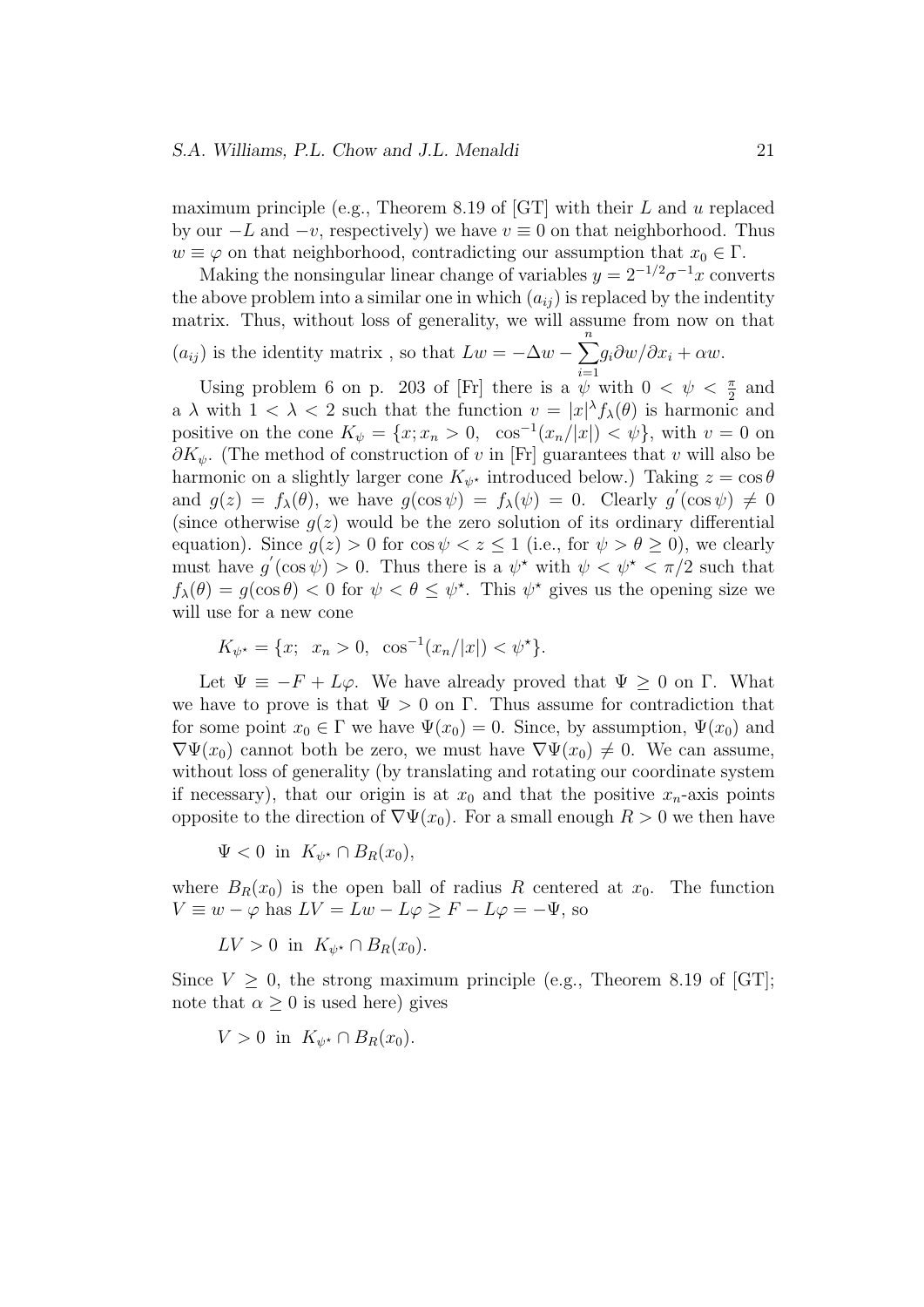Fix an  $\varepsilon > 0$  such that  $\lambda + \varepsilon < 2$ . Let  $r = |x|$  as usual. As we will prove below, there is an  $r_0$  with  $0 < r_0 < R$  such that

$$
L(r^{\lambda} f_{\lambda}(\theta) + r^{\lambda + \varepsilon}) < 0 \quad \text{in} \quad K_{\psi^*} \cap B_{r_0}(x_0). \tag{4.7}
$$

Since  $f_{\lambda}(\psi^*)$  < 0 and  $\varepsilon > 0$ , there is an  $r_1$  with  $0 < r_1 \le r_0$  such that  $r^{\lambda} f_{\lambda}(\psi^{\star}) + r^{\lambda + \varepsilon} \leq 0$  for  $0 \leq r \leq r_1$ . Thus for any *K* with  $0 < K < 1$  we have

$$
V \ge 0 \ge K(r^{\lambda} f_{\lambda}(\theta) + r^{\lambda + \varepsilon}) \text{ in } \partial K_{\psi^*} \cap \overline{B_{r_1}(x_0)}.
$$

But on the other portion of the boundary of  $K_{\psi^*} \cap B_{r_1}(x_0)$  (i.e., on  $K_{\psi^*} \cap$  $\partial B_{r_1}(x_0)$ , since  $V > 0$  on  $K_{\psi^*} \cap \partial B_{r_1}(x_0)$ , we can easily find a constant *K* with  $0 < K < 1$  such that

$$
V \geq K(r^{\lambda} f_{\lambda}(\theta) + r^{\lambda + \varepsilon}) \text{ on } K_{\psi^*} \cap \partial B_{r_1}(x_0).
$$

Thus (as soon as we have proved that  $(4.7)$  holds for some  $0 < r_0 < R$ ), we have

$$
V - K(r^{\lambda} f_{\lambda}(\theta) + r^{\lambda + \varepsilon}) \ge 0
$$
 on the boundary of  $K_{\psi^*} \cap B_{r_1}(x_0)$ 

and

$$
L(V - K(r^{\lambda} f_{\lambda}(\theta) + r^{\lambda + \varepsilon}))
$$
  
= LV - KL(r^{\lambda} f\_{\lambda}(\theta) + r^{\lambda + \varepsilon}) > 0 on  $K_{\psi^*} \cap B_{r_1}(x_0)$ ,

so that by the maximum principle (e.g., Theorem 8.1 of [GT]) we have

$$
V - K(r^{\lambda} f_{\lambda}(\theta) + r^{\lambda + \varepsilon}) \ge 0 \text{ on } K_{\psi^*} \cap B_{r_1}(x_0).
$$

But on the coincidence set  $\Lambda$ ,  $w \equiv \varphi$  so that  $V \equiv 0$  and  $\nabla V \equiv 0$ . Since  $x_0 \in \partial \Lambda$ ,  $V(x_0) = 0$  and  $\nabla V(x_0) = 0$ . Since *w* and  $\varphi$  are both in  $C^{1,1}(\Omega)$ , so is  $V = w - \varphi$ . Thus for some  $M_1 > 0$  and some neighborhood *N* of  $x_0$ ,

$$
V(x) \le M_1 |x - x_0|^2 \text{ for } x \in N,
$$

so that  $V(x)$  can grow no faster than  $M_1r^2$  going away from  $x_0$ . But on the positive  $x_n$ -axis (with  $\theta = 0$ ) we have

$$
V(x) \ge Kr^{\lambda} f_{\lambda}(0) + Kr^{\lambda + \varepsilon} \text{ for } 0 \le r \le r_1,
$$

so (since  $1 < \lambda < \lambda + \varepsilon < 2$ ,  $K > 0$ , and  $f_{\lambda}(0) > 0$ )  $V(x)$  is growing faster than  $M_1r^2$ , which gives our contradiction.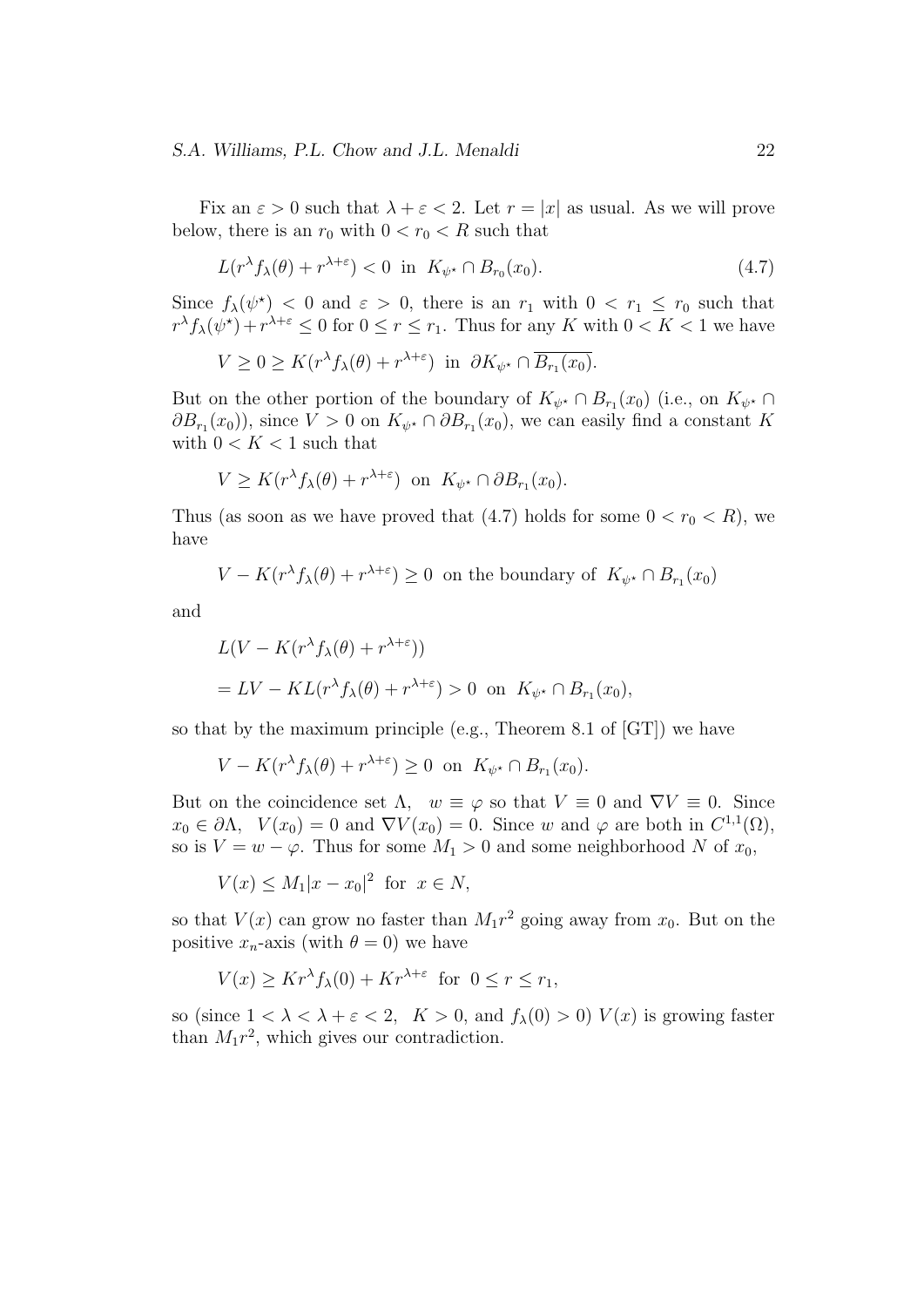#### *S.A. Williams, P.L. Chow and J.L. Menaldi* 23

Thus it remains only to prove that there is an  $r_0$  with  $0 < r_0 < R$ such that (4.7) holds. Note that  $r^{\lambda} f_{\lambda}(\theta)$  and  $r^{\lambda+\varepsilon}$  are both of the form considered in Lemma 4.7 (with  $g(\cos \theta) \equiv f_{\lambda}(\theta)$  in the first case and  $g(z) \equiv 1$ in the second). Using the fact that  $|g(\cos\theta)|$  and  $|g'(\cos\theta)|$  are bounded for  $0 \le \theta \le \psi^*$ , while  $\Delta(r^{\lambda} f_{\lambda}(\theta)) = 0$  and  $\Delta r^{\lambda+\varepsilon} = r^{\lambda+\varepsilon-2}(\lambda+\varepsilon)(\lambda+\varepsilon+n-2)$ , straightforward calculations and estimates give the result without too much difficulty. □

In addition to the above assumptions on  $f$ , we will also assume that

for 
$$
i = 1, ..., n
$$
,  $\frac{\partial f}{\partial x_i} + \alpha c_i$  and  $\nabla \frac{\partial f}{\partial x_i}$  never vanish simultaneously(4.8)

Corollary 4.9. Let the assumptions and notation be the same as in Theorem 4.5. Assume that (4.8) holds. Then  $\partial f/\partial x_n + \alpha c_n < 0$  on  $\mathcal{F}_n$ .

<u>Proof.</u> Let  $x_0$  be any point of  $\mathcal{F}_n$ . Let  $\Omega$  be an open ball centered at  $x_0$ with  $\overline{\Omega} \subset \mathcal{S}_n$ . Let  $\varphi \equiv 0$ . Let  $w = \partial u / \partial x_n + c_n$  and  $F = \partial f / \partial x_n + \alpha c_n$  as usual. Then the hypotheses of Theorem 4.8 are satisfied because of Theorem 4.6 and (4.8).  $(w \in C^{1,1}(\Omega)$  follows from  $w \in W^{2,\infty}(\Omega)$ .) The conclusion is that  $-F + Lφ = -∂f/∂x<sub>n</sub> − αc<sub>n</sub> > 0$  on the free boundary of *w* in Ω. Because of the result of Theorem 4.1,  $w(x) = 0$  and  $w(x) > 0$  both happen at points *x* arbitrarily close to  $x_0$ , so  $x_0$  is in the free boundary of *w* in  $\Omega$ . Thus  $\partial f/\partial x_n + \alpha c_n < 0$  at  $x_0$ .  $\Box$ 

One more technical result must be proved before the main result can be stated and proved. The proof of the following theorem is a modified form of the proof in [Ath], which itself derived from the original idea in [Alt].

Theorem 4.10. Let the assumptions and notation be the same as in Theorem 4.5. Assume that (4.8) holds. Then any point  $\overline{x} \in \mathcal{F}_n$  is a point of positive Lebesgue density for the coincidence set.

Proof. Let  $\overline{x} = (\overline{x}_1, \ldots, \overline{x}_n) \in \mathcal{F}_n$ . Let  $\Omega_0$  be an open ball of radius 2R (with  $R > 0$ ) centered at  $\overline{x}$  with  $\overline{\Omega}_0 \subset \mathcal{S}_n$ . By Corollary 4.9 we may take *R* small enough so that  $\partial f/\partial x_n + \alpha c_n < 0$  on  $\Omega_0$ . Since  $w(\overline{x}_1, \ldots, \overline{x}_{n-1}, \overline{x}_n + R) > 0$ , we may take *r* with  $0 < r < R$  so that  $w(x) > 0$  whenever  $x \in \mathbb{R}^n$  is no more than *r* units of distance away from  $(\overline{x}_1, \ldots, \overline{x}_{n-1}, \overline{x}_n + R)$ . Let  $\rho = \rho(x)$  be the function which assigns to any  $x \in \mathbb{R}^n$  its distance to the "vertical" line through  $\bar{x}$ , i.e.,

$$
\rho(x) = \rho(x_1, \dots, x_n) = [(x_1 - \overline{x}_1)^2 + \dots + (x_{n-1} - \overline{x}_{n-1})^2]^{1/2}.
$$

Now define the set

$$
D = \{(x_1, \ldots, x_n) \in \mathbf{R}^n; \rho(x_1, \ldots, x_n) < r \text{ and } \psi_n(x_1, \ldots, x_{n-1}) < x_n < \overline{x}_n + R\}.
$$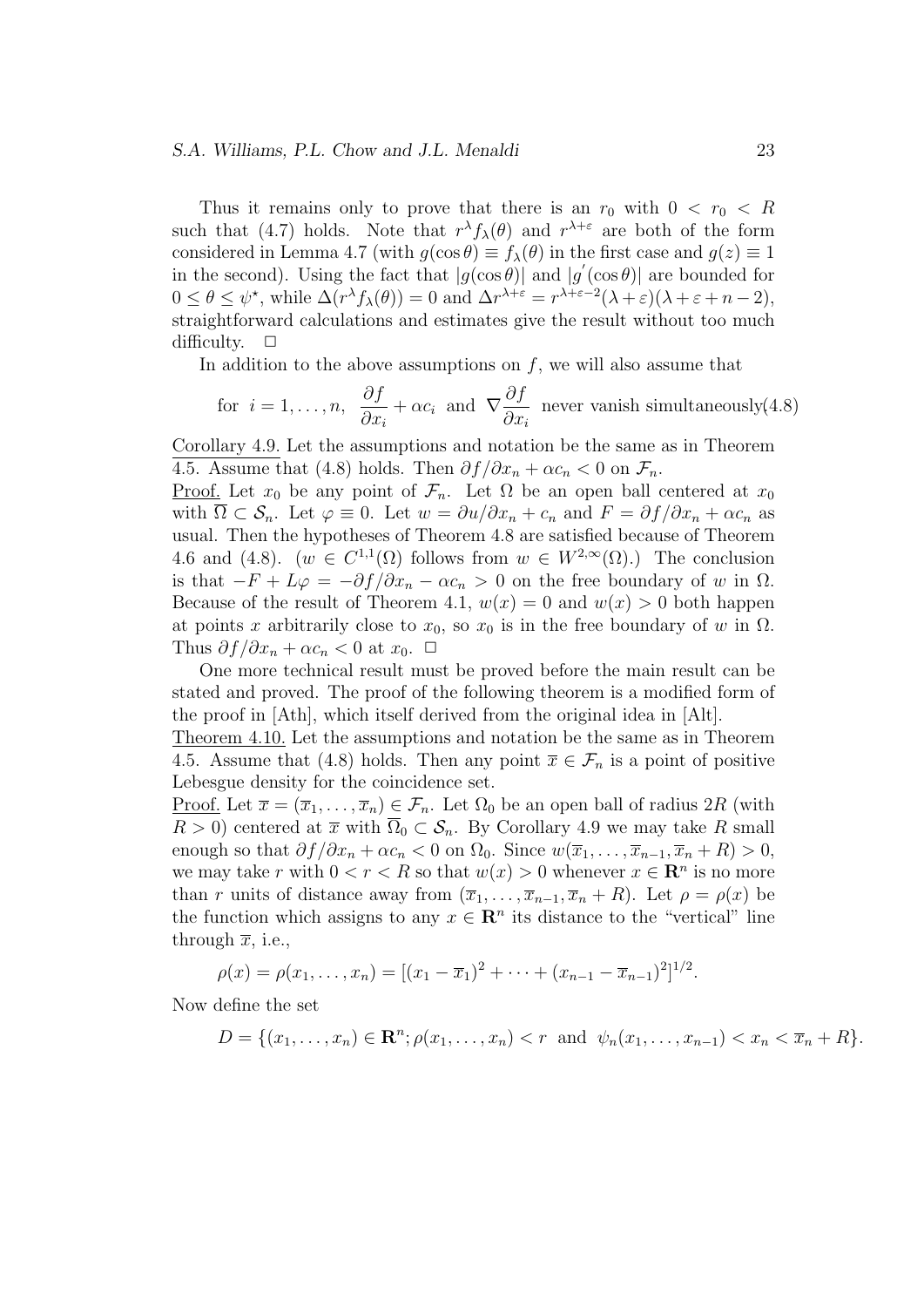Note that since  $\partial f/\partial x_n + \alpha c_n < 0$  on  $\overline{D} \cap \{x_n = \overline{x}_n + R\}$ , the fact that  $\partial^2 f / \partial x_n^2$  ≥ 0 on **R**<sup>*n*</sup> implies that  $\partial f / \partial x_n + \alpha c_n < 0$  on  $\overline{D}$ . Also define

$$
\eta = \eta(x_1, \ldots, x_n) = \left[ \left( \rho(x_1, \ldots, x_n) - \frac{r}{2} \right)^+ \right]^4.
$$

Note that  $\eta \geq 0$ ,  $\eta \in C^2(\mathbb{R}^n)$ , and that when  $\rho \leq r/2$  we have  $\eta \equiv 0$ . For a ("large")  $M > 0$  and for ("small")  $\delta > 0$  and  $\epsilon > 0$  to be chosen later, for any  $\xi = (\xi_1, \ldots, \xi_{n-1}) \in \mathbb{R}^{n-1}$  with  $|\xi| < \delta$ , and for any  $x \in \overline{D}$ , define

$$
W(x) \equiv M \frac{\partial w}{\partial x_n}(x) + \sum_{k=1}^{n-1} \xi_k \frac{\partial w}{\partial x_k}(x) - w(x) + \epsilon \eta(x).
$$

We will apply the maximum principle (e.g., Theorem 6 in Chapter 2 of [PW]) to the function *−W*, the operator *−L*, and the set D.

Before we do this, let us make the (trivial) modification of Theorem 4.5 and our other results which allows  $\Omega$  to be a ball which has been (linearly) stretched in the  $x_n$ -direction. Since the set  $\overline{D}$  might be extremely long in the *x*<sub>*n*</sub>-direction, we may need such a set in order to have  $\overline{D} \subset \Omega \subset \overline{\Omega} \subset \mathcal{S}_n$ . (It may be that no ball  $\Omega$  can satisfy these inclusions.) We will assume that Theorem 4.5 and our other results have been modified in this way and that  $\overline{D} \subset \Omega \subset \overline{\Omega} \subset \mathcal{S}_n$ . To achieve this last, it is crucial to know that  $\overline{x} = (\overline{x}_1, \ldots, \overline{x}_n) \in \mathcal{F}_n$  implies that  $\hat{x} = (\overline{x}_1, \ldots, \overline{x}_{n-1}, x_n) \in \mathcal{S}_n$  for every  $x_n < \overline{x}_n$ . (To see this, assume for contradiction that  $\partial u/\partial x_i + c_j = 0$  at  $\hat{x}$  for some  $j = 1, ..., n - 1$ . Define  $\Delta = \overline{x}_n - x_n$ . Choose  $\tau > 0$  such that every point no more than  $\tau$  units from  $\bar{x}$  is in  $\mathcal{S}_n$ . Let  $\bar{x}^*$  and  $\hat{x}^*$  be *τ* units in the negative *j*-coordinate direction from  $\bar{x}$  and  $\hat{x}$ , respectively. Since  $\partial u/\partial x_j \equiv -c_j$  on the segment from  $\hat{x}^*$  to  $\hat{x}$  and  $\partial u/\partial x_n \equiv -c_n$  on the segment from  $\hat{x}$  to  $\overline{x}$ ,  $u(\overline{x}) - u(\hat{x}^*) = -c_j \tau - c_n \Delta$ . Since  $\partial u / \partial x_n \geq -c_n$  on the segment from  $\hat{x}^*$  to  $\overline{x}^*$  and  $\partial u/\partial x_j > -c_j$  on the segment from  $\overline{x}^*$  to  $\overline{x}$ ,  $u(\overline{x}) - u(\hat{x}^*) > -c_j \tau - c_n \Delta$ . This contradiction proves the result.)

Returning to the problem of applying the maximum principle, since  $Lw \equiv$  $\partial f/\partial x_n + \alpha c_n$  on *D* (by Theorem 4.6),

$$
LW = M\frac{\partial^2 f}{\partial x_n^2} + \sum_{k=1}^{n-1} \xi_k \frac{\partial^2 f}{\partial x_k \partial x_n} - \left(\frac{\partial f}{\partial x_n} + \alpha c_n\right) + \epsilon L \eta
$$
 on D.

Since  $\partial f/\partial x_n + \alpha c_n < 0$  on  $\overline{D}$  while  $L\eta$  and all the  $\partial^2 f/\partial x_k \partial x_n$  are bounded on  $\overline{D}$  and since  $\partial^2 f / \partial x_n^2 \ge 0$ , it is clearly possible to choose  $\epsilon > 0$  and  $\delta > 0$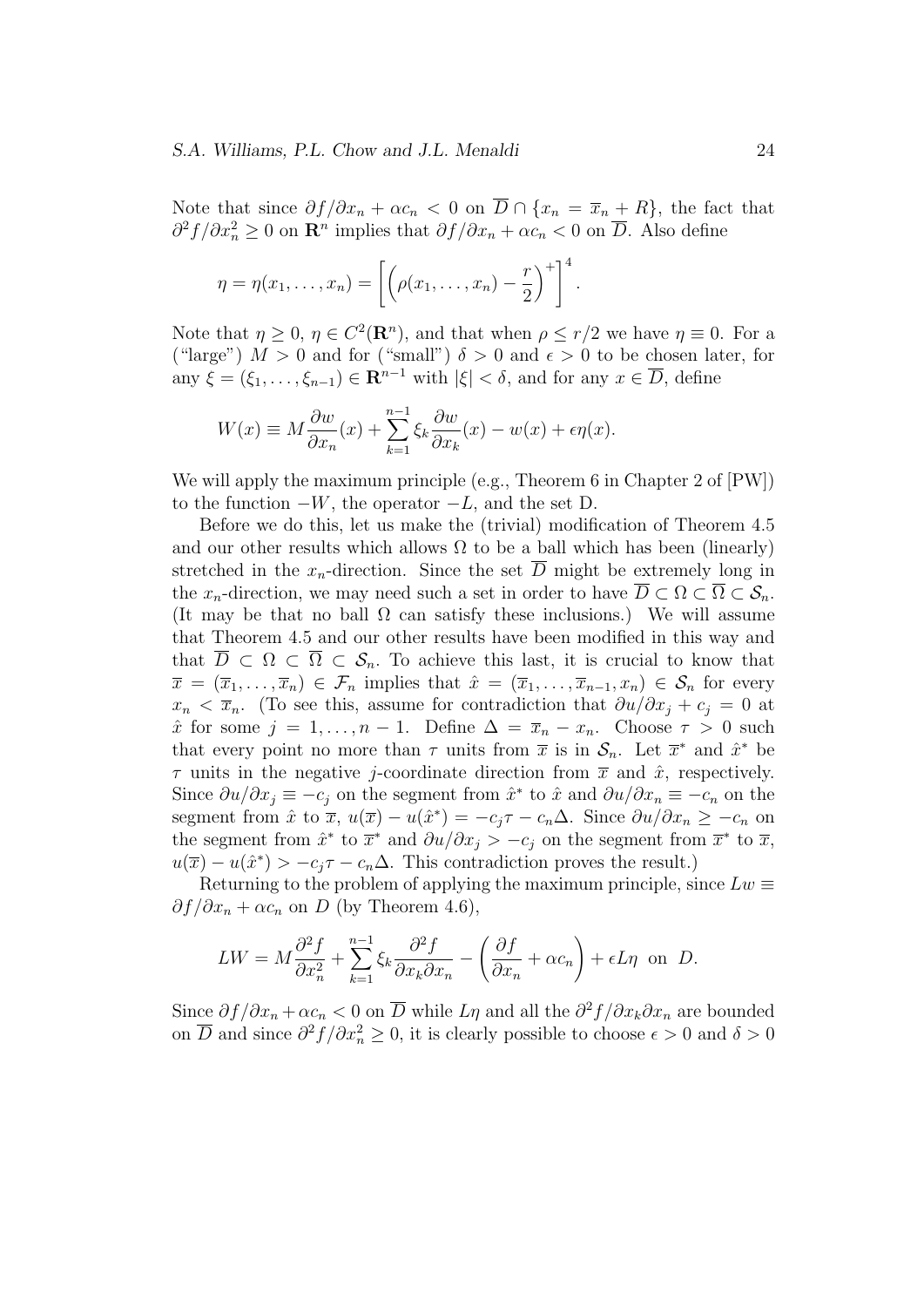small enough so that  $LW \geq 0$  on *D* whenever  $|\xi| < \delta$ . Thus either  $W > 0$ on  $\overline{D}$  or W attains its minimum on  $\overline{D}$  at some point of  $\partial D$ . (The continuity of *W* on  $\overline{D}$  comes from Theorem 4.6.) Our goal (as we shall see) is to show that  $W \geq 0$  on  $\overline{D}$ , so if  $W > 0$  on  $\overline{D}$ , we are done. Thus it suffices to show that  $W \geq 0$  on  $\partial D$ . We will do this by proving that  $W \geq 0$  on each of the following subsets of *∂D*:

- (a) First consider  $\partial D \cap \{w = 0\}$ . At any *x* in this set,  $\partial w / \partial x_k = 0$  for  $1 \leq k \leq n$ . (To see this, consider the line *l* through *x* in the  $x_k$ coordinate direction. Restrict *w* to *l* and consider the result a function of the single variable *xk*. This function has *∂w/∂x<sup>k</sup>* restricted to *l* as its derivative [by Theorem 4.6] and attains its minimum value [zero] at the *x*<sub>k</sub>-value corresponding to *x*.) Thus on this set  $W(x) \equiv \epsilon \eta(x) > 0$ .
- (b) Next, consider

$$
N_{\beta} = \{x \in \partial D; \ w(x) > 0 \text{ and } \text{dist}(x, \partial D \cap \{w = 0\}) < \beta\},\
$$

where  $\beta > 0$  is chosen small enough so  $N_\beta$  contains no point *x* with  $x_n = \overline{x}_n + R$ . Thus for  $x \in N_\beta$  we must have  $\rho(x) = r$ . Since  $\frac{\partial w}{\partial x_n} =$ *∂*<sup>2</sup> $u/\partial x_n^2 \ge 0$ , while *w*,  $\partial w/\partial x_1, \ldots, \partial w/\partial x_{n-1}$  are Lipschitz continuous on *D* (by Theorem 4.6) and are 0 on  $\partial D \cap \{w = 0\}$  (See (a) above.), we may clearly choose  $\beta > 0$  smaller if necessary so that  $W > 0$  on  $N_{\beta}$ .

(c) Finally, consider the remaining set  $R = \{x \in \partial D; w(x) > 0 \text{ and } x \notin C\}$  $N_{\beta}$ }. At any  $x \in R$ ,  $\partial^2 u / \partial x_n^2 > 0$ . (To see this, assume for contradiction that there is an  $x_0 \in R$  with  $\frac{\partial^2 u}{\partial x_n^2} = 0$  there. Since  $∂<sup>2</sup>u/∂x<sub>n</sub><sup>2</sup> ≥ 0$  on  $Ω ∩ {w > 0}$ ,  $∂<sup>2</sup>u/∂x<sub>n</sub><sup>2</sup>$  takes an interior minimum on  $\Omega \cap \{w > 0\}$  at  $x_0$ . But on  $\Omega \cap \{w > 0\}$ , by Theorem 4.6 we have  $L(\partial^2 u/\partial x_n^2) = \partial^2 f/\partial x_n^2 \geq 0$ . Thus by the maximum principle  $\partial^2 u / \partial x_n^2 \equiv 0$  on  $\Omega \cap \{w > 0\}$ , from which we can prove that  $w(x_0) = 0$ , which gives a contradiction.) Therefore  $\partial^2 u / \partial x_n^2 \geq m > 0$  on *R* for some constant *m*. Thus for large enough *M* we have  $W \geq 0$  on this portion of the boundary.

Thus  $W \geq 0$  on  $\partial D$ , so  $W \geq 0$  on  $\overline{D}$  by the maximum principle. For  $\rho \leq r/2$ we have  $\eta \equiv 0$ , so on  $D \cap {\rho \le r/2}$  we therefore have that

$$
M\frac{\partial w}{\partial x_n} + \sum_{k=1}^{n-1} \xi_k \frac{\partial w}{\partial x_k} \ge w > 0.
$$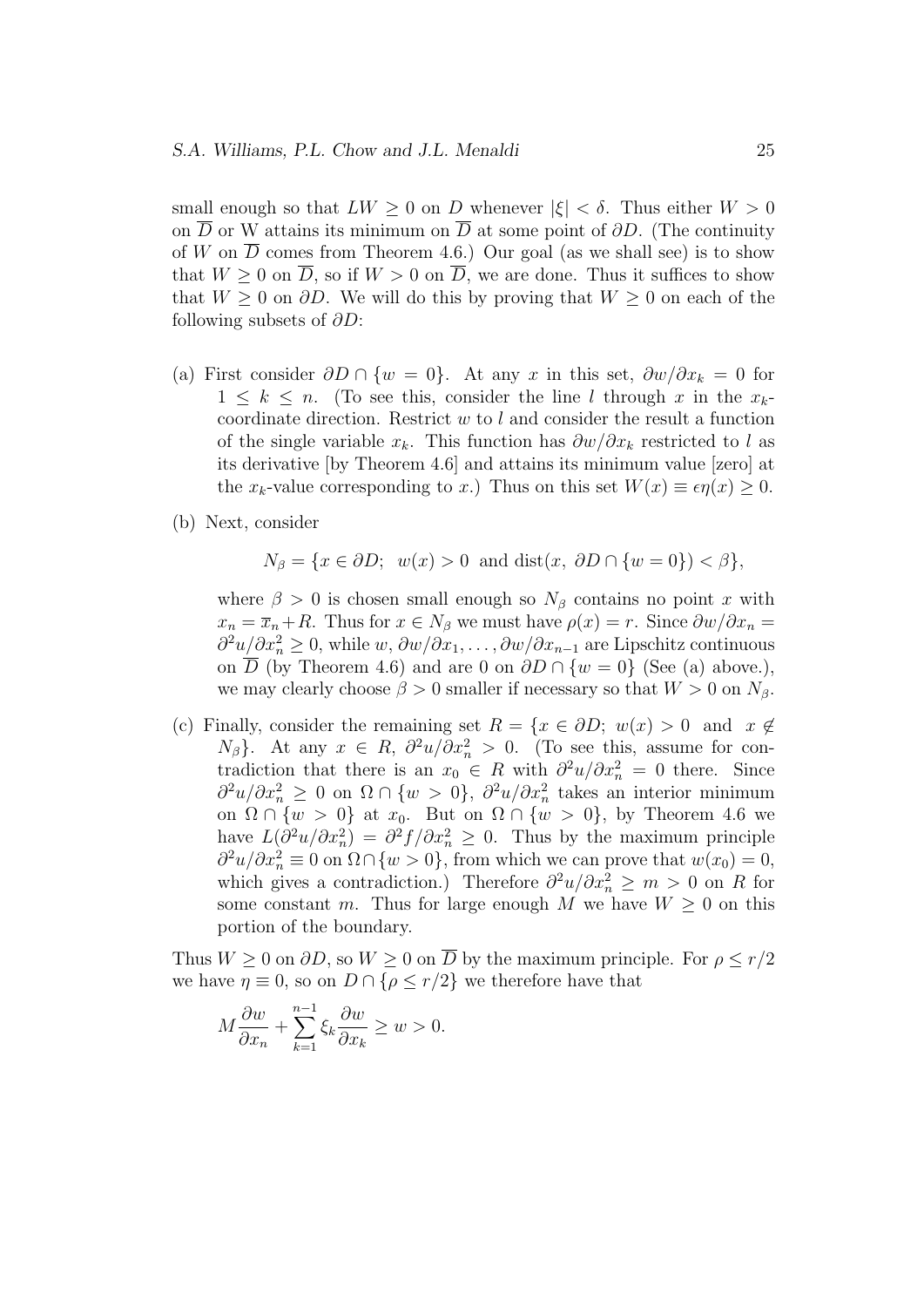Note that the L.H.S. is the directional derivative of *w* in the direction  $(\xi_1, \ldots, \xi_{n-1}, M)$ . It is easy to see that each point *x* of the region

$$
\{x \in \mathbf{R}^n; \quad \rho(x) < r/2 \text{ and } \overline{x} - x \text{ is a positive multiple of } \left(\xi_1, \ldots, \xi_{n-1}, M\right) \text{ for some } \xi \in \mathbf{R}^{n-1} \text{ with } |\xi| < \delta\}
$$

(which coincides with a cone in a neighborhood of  $\bar{x}$ ) must be in the coincidence set. (Otherwise  $x \in D$ ,  $w(x) > 0$ , and going from *x* in the direction  $(\xi_1, \ldots, \xi_{n-1}, M)$  increases *w*, so we stay in *D*. This contradicts the fact that we eventually come to  $\bar{x}$  with  $w(\bar{x}) = 0$ .) Since this region is in the coincidence set, it follows trivially that  $\bar{x}$  is a point of positive Lebesgue density for the coincidence set.  $\Box$ 

Theorem 4.11. Let the assumptions and notation be the same as in Theorem 4.5. Assume that (4.8) holds. Then in some neighborhood of any point  $x_0 \in \mathcal{F}_n$ ,

(1)  $\mathcal{F}_n$  is a  $C^1$  hypersurface and, in the  $w > 0$  region,  $\partial^2 w / \partial x_i \partial x_j$  (for any  $i, j = 1, 2, \ldots, n$  is continuous up to  $\mathcal{F}_n$ .

(2)  $\mathcal{F}_n$  is a  $C^{1,\alpha}$  hypersurface for every positive  $\alpha < 1$ .

(3) If  $f \in C^{k,\mu}$  with  $k$  an integer,  $k \geq 2$ , and  $0 < \mu < 1$ , then  $\mathcal{F}_n$  is a  $C^{k,\mu}$ hypersurface.

(4) If *f* is real analytic, then  $\mathcal{F}_n$  is a real analytic hypersurface.

Proof. Assertion (1) comes from applying Theorem 3 of [Caf]. All but one of Caffarelli's main hypotheses are stated in 1.2 on p. 157. Let  $x_0 \in \mathcal{F}_n$ . Then  $x_0$  is a point of positive Lebesgue density for the coincidence set by Theorem 4.10. Let  $\Omega$  be an open ball centered at  $x_0$  with  $\overline{\Omega} \subset \mathcal{S}_n$ . Caffarelli's *W* is that portion of our  $\Omega$  for which  $w > 0$ . His elliptic operator *A* is our  $\sum_{i,j=1}^n a_{ij}\partial^2/\partial x_i \partial x_j$ . His *v* is our *w*. From Theorem 4.6 we have  $w \in W^{2,\infty}(\Omega)$ so that  $w \in C^{1,1}(\Omega)$ . From (4.6) we have  $w \geq 0$ . His *f* (defined by  $A(v) = f$ on *W*) is our

$$
G \equiv -\sum_{i=1}^{n} g_i \frac{\partial w}{\partial x_i} + \alpha w - \frac{\partial f}{\partial x_n} - \alpha c_n \left( \sum_{i,j=1}^{n} a_{ij} \frac{\partial^2 w}{\partial x_i \partial x_j} \equiv G \text{ on } \{x \in \Omega; w(x) > 0\} \right).
$$

In Corollary 4.9 we proved that  $\partial f/\partial x_n + \alpha c_n < 0$  at  $x_0$ . Since  $w \in C^{1,1}(\Omega)$ , clearly  $w(x_0) = 0$  and  $\nabla w(x_0) = 0$ , and clearly by choosing our ball  $\Omega$  small enough there is a constant  $\lambda_0$  such that  $G \geq \lambda_0 > 0$  on a neighborhood of  $\overline{\Omega}$ . Thus we may take *G* to be the *f*<sup>\*</sup> of [Caf]. (Note that  $f^* \in C^{0,1/2}$  is guaranteed, since  $G \in C^{0,1}$ .) The  $\partial_1 W$  of [Caf] is our  $\mathcal{F}_n \cap \Omega$ . As mentioned above, *w* and *∇w* are zero on this set. The only remaining hypothesis that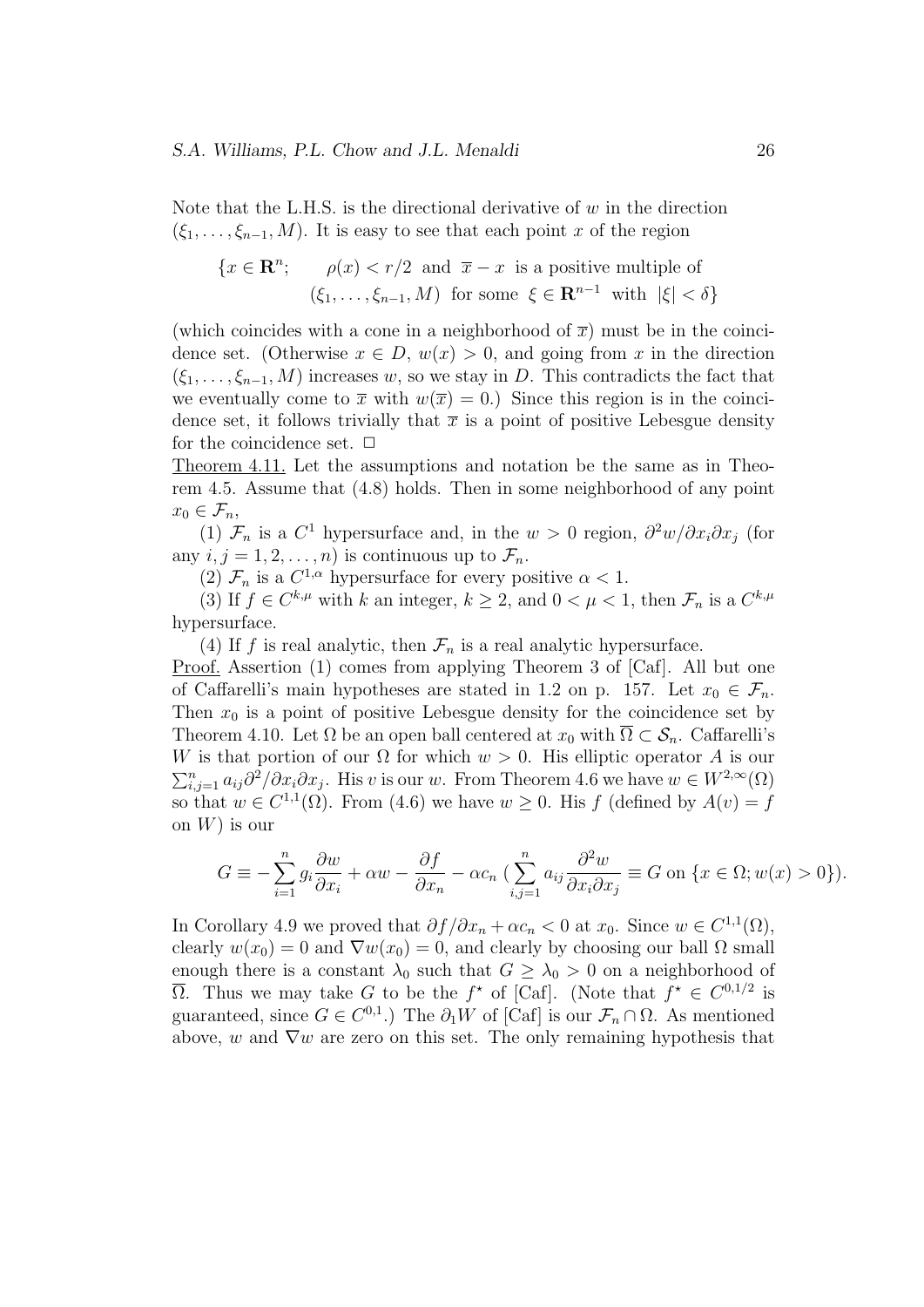needs to be checked is that  $x_0$  is a point of positive Lebesgue density for the coincidence set (see Theorem 2). That is assured by Theorem 4.10.

Assertions (2), (3), and (4) of our theorem then follow from Theorem 1*′* of [KN]. Their *u* is our *w*, their  $\Omega$  is our  $\{x \in \Omega; w(x) > 0\}$ , their equation  $F(x, u, Du, D^2u) = 0$  is our  $Lw - \partial f/\partial x_n - \alpha c_n = 0$ . Our *w* has zero Cauchy data on  $\mathcal{F}_n$  since *w* and  $\nabla w$  are zero there. With our  $x_0 \in \mathcal{F}_n$  as "origin", the condition  $F(0, 0, 0, 0) \neq 0$  becomes  $\partial f/\partial x_n + \alpha c_n \neq 0$  at  $x_0$ , which was proved in Corollary 4.9. Conditions (I) and (II) hold because of assertion (1) of our theorem, proved above. Thus the conclusions of Theorem 1*′* hold in our case. If we assume that  $f \in C^{k,\mu}$  with  $k \geq 2$ ,  $0 < \mu < 1$ , then  $F(x, w, Dw, D^2w) = Lw - \partial f/\partial x_n - \alpha c_n$  is of class  $C^{k-1,\mu}$  as a function of its arguments, so (with our  $k-1$  taken as the  $m$  of [KN]) the free boundary  $\Gamma$  (our  $\mathcal{F}_n \cap \Omega$ ) is of class  $C^{k,\mu}$ . If f is assumed to be real analytic, then  $\mathcal{F}_n$ is a real analytic hypersurface.  $\Box$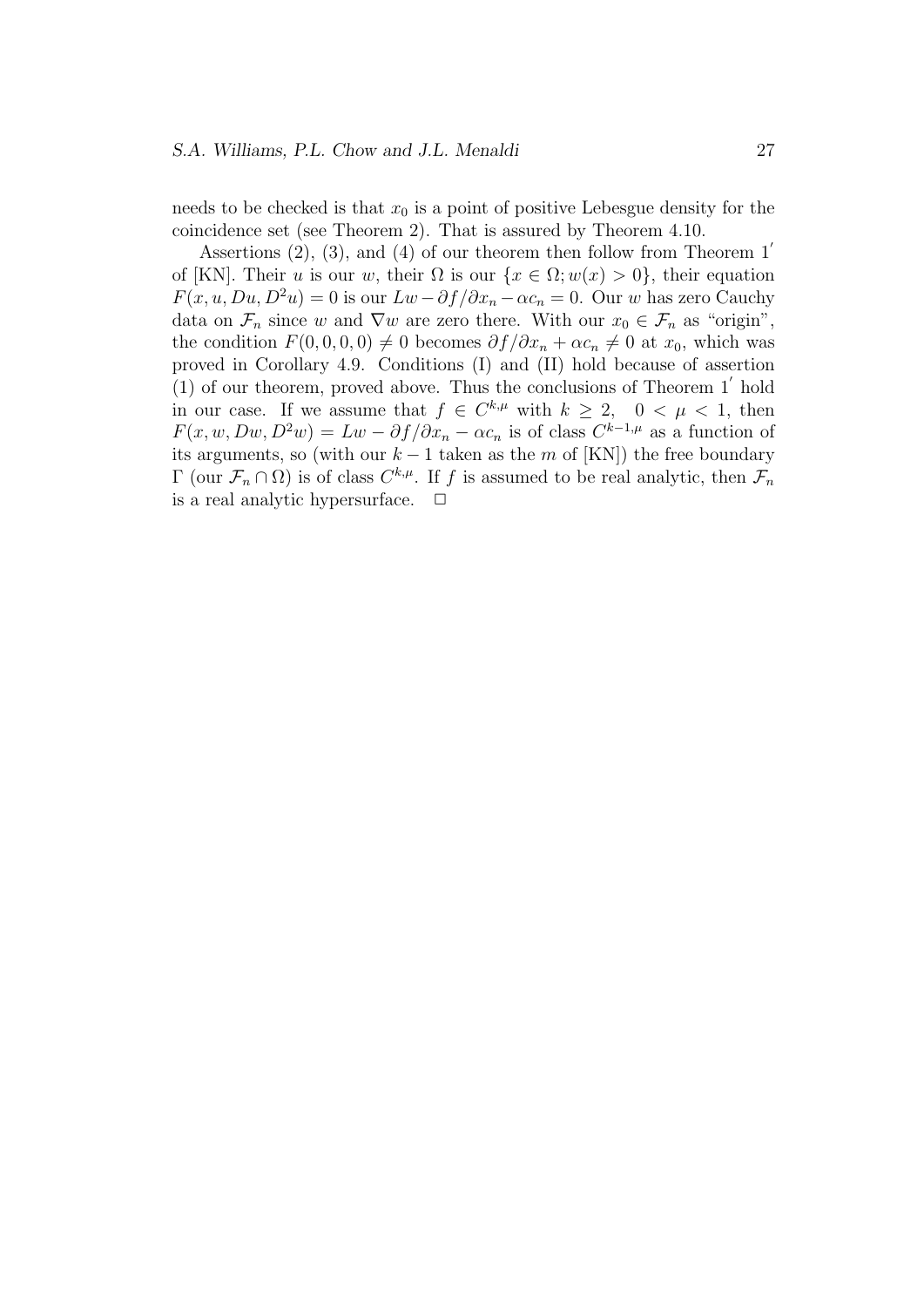#### **REFERENCES**

- **[Ad]** Adams, Robert A., Sobolev spaces, Academic Press, New York, 1975.
- **[Ag]** Agmon, Shmuel, Lectures on elliptic boundary value problems, Van Nostrand, New York, 1965.
- **[Alt]** Alt, H., The fluid flow through porous media: regularity of the free surface, Manuscripta Math. 21 (1977), 255-272.
- **[Ath]** Athanasopoulos, Ioannis, A temperature control problem, Internat. J. Math. & Math. Sci. 7 (1984), 113-116.
- **[BC]** Bather, J.A. and H. Chernoff, Sequential decisions in the control of a spaceship, in Proc. Fifth Berkeley Symp. of Math. Stat. and Prob., vol. 3, Univ. California Press, Berkeley, 1967, 181-207.
- **[BL]** Bensoussan, Alain and Jacques-Louis Lions, Applications of variational inequalities in stochastic control, North Holland, New York, 1982.
- **[Br]** Brézis, Haïm, Problèmes unilatéraux, J. Math. pures et appl., 51 (1972), 1-168.
- **[BSW]** Benes, V.E., L.A. Shepp and H.S. Witsenhausen, Some solvable stochastic control problems, Stochastics 4 (1980), 39-83.
- **[Bur]** Burch, B.C., A semigroup treatment of the Hamilton-Jacobi equation in several space variables, J. of Diff. Eq. 23 (1977), 107-124.
- **[Caf]** Caffarelli, Luis A., The regularity of free boundaries in higher dimensions, Acta Mathematica 139 (1977), 155-184.
- **[CMR]** Chow, Pao-Liu, José-Luis Menaldi and Maurice Robin, Additive control of stochastic linear systems with finite horizon, SIAM J. Control and Optim. 23 (1985), 858-899.
- **[CR]** Caffarelli, L.A. and N.M. Rivière, Smoothness and analyticity of free boundaries in variational inequalities, Annali della scuola norm. sup. di Pisa 3 (1976), 289-310.
- **[DS]** Dunford, Nelson and Jacob T. Schwartz, Linear operators, part I, Interscience, New York, 1966.